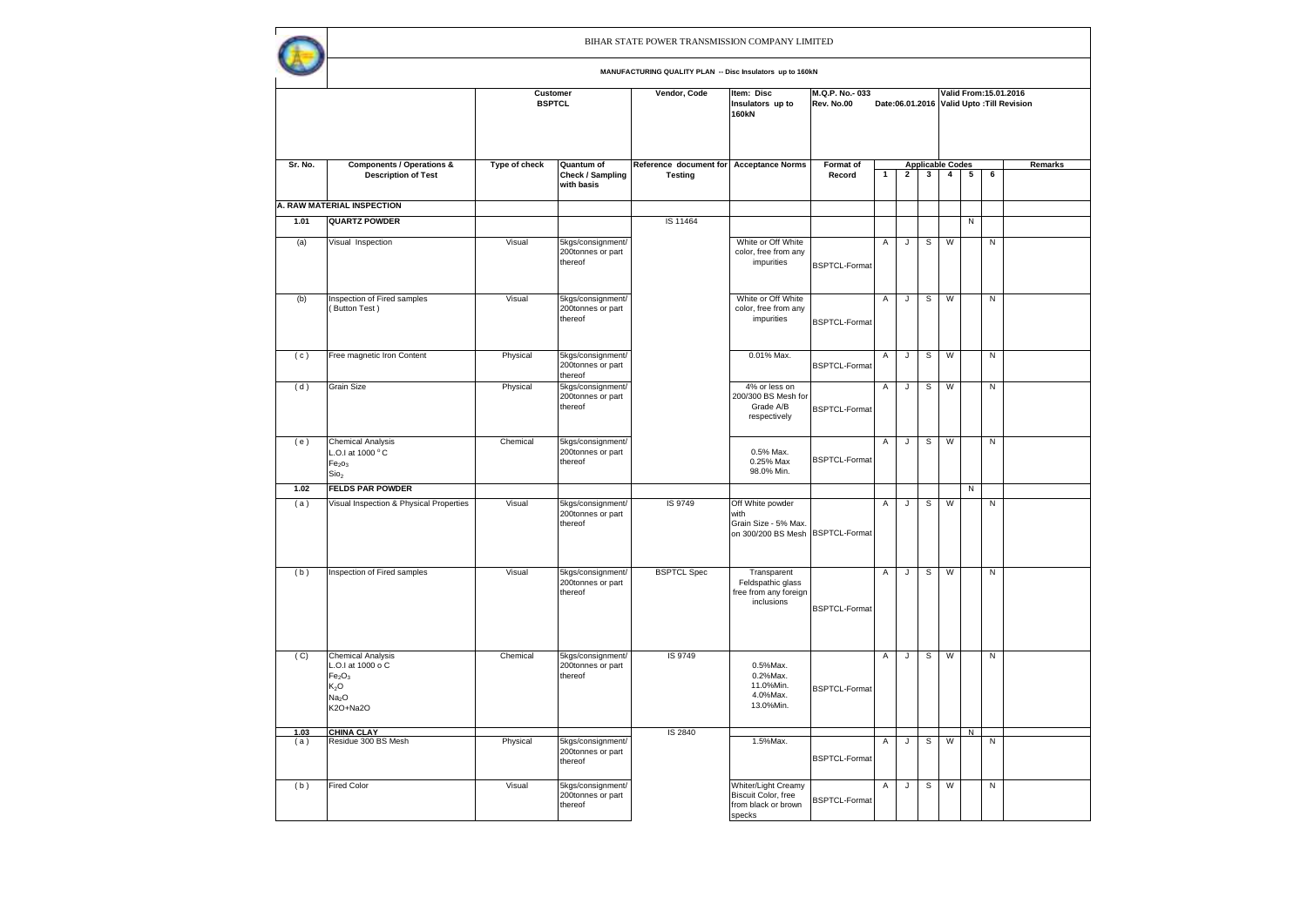|         |                                                                                                                                               |                           |                                                    | BIHAR STATE POWER TRANSMISSION COMPANY LIMITED            |                                                         |                              |              |              |   |                         |   |           |                                                                      |
|---------|-----------------------------------------------------------------------------------------------------------------------------------------------|---------------------------|----------------------------------------------------|-----------------------------------------------------------|---------------------------------------------------------|------------------------------|--------------|--------------|---|-------------------------|---|-----------|----------------------------------------------------------------------|
|         |                                                                                                                                               |                           |                                                    | MANUFACTURING QUALITY PLAN -- Disc Insulators up to 160kN |                                                         |                              |              |              |   |                         |   |           |                                                                      |
|         |                                                                                                                                               | Customer<br><b>BSPTCL</b> |                                                    | Vendor, Code                                              | Item: Disc<br>Insulators up to<br><b>160kN</b>          | M.Q.P. No. 033<br>Rev. No.00 |              |              |   |                         |   |           | Valid From: 15.01.2016<br>Date:06.01.2016 Valid Upto : Till Revision |
| Sr. No. | <b>Components / Operations &amp;</b>                                                                                                          | Type of check             | Quantum of                                         | Reference document for Acceptance Norms                   |                                                         | Format of                    |              |              |   | <b>Applicable Codes</b> |   |           | Remarks                                                              |
|         | <b>Description of Test</b>                                                                                                                    |                           | Check / Sampling<br>with basis                     | <b>Testing</b>                                            |                                                         | Record                       | $\mathbf{1}$ | $\mathbf{2}$ | 3 | 4                       | 5 | 6         |                                                                      |
| (c)     | <b>Chemical Analysis</b><br>L.O.I 1000 <sup>O</sup> C<br>Al <sub>2</sub> O <sub>3</sub><br>Fe <sub>2</sub> O <sub>3</sub><br>TiO <sub>2</sub> | Chemical                  | 5kgs/consignment/<br>200tonnes or part<br>thereof  |                                                           | 15.0%Max.<br>30.0%Min.<br>1.9%Max.<br>2.0%Min.          | <b>BSPTCL-Format</b>         | A            | J            | s | W                       |   | ${\sf N}$ |                                                                      |
| 1.04    | <b>BALL CLAY</b>                                                                                                                              |                           |                                                    | IS 4589                                                   |                                                         | <b>BSPTCL-Format</b>         |              |              |   |                         | N |           |                                                                      |
| (a)     | Grit on 300 BS Mesh                                                                                                                           | Physical                  | 5kgs/consignment/<br>200tonnes or part<br>thereof  |                                                           | 2.5%Max.                                                | <b>BSPTCL-Format</b>         | Α            | J            | s | W                       |   | ${\sf N}$ |                                                                      |
| (b)     | Free Moisture Content                                                                                                                         | Physical                  | 5kgs/consignment/<br>200tonnes or part<br>thereof  |                                                           | 15% Max.                                                | <b>BSPTCL-Format</b>         | Α            | J            | s | W                       |   | N         |                                                                      |
| (c)     | Dry Shrikage                                                                                                                                  | Dimensional               | 5kgs/consignment/<br>200tonnes or part<br>thereof  |                                                           | 8% Max.                                                 | <b>BSPTCL-Format</b>         | Α            | J            | s | W                       |   | N         |                                                                      |
| (d)     | <b>Total Shrinkage</b>                                                                                                                        | Dimensional               | 5kgs/consignment/<br>200tonnes or part<br>thereof  |                                                           | 18% Max.                                                | <b>BSPTCL-Format</b>         | Α            | J            | s | W                       |   | N         |                                                                      |
| (e)     | <b>Chemical Analysis</b><br>L.O.I 1000 °C<br>Al2o3<br>Fe2O3<br>TiO <sub>2</sub>                                                               | Chemical                  | 5kgs/consignment/<br>200tonnes or part<br>thereof  |                                                           | 13% Max.<br>23% Min.<br>1.5% Max.<br>2.75% Max.         | <b>BSPTCL-Format</b>         | A            | J            | s | W                       |   | N         |                                                                      |
| 2.00    | <b>RAW MATERIAL</b><br>(Glaze - Brown Color)                                                                                                  |                           |                                                    |                                                           |                                                         |                              |              |              |   |                         |   |           |                                                                      |
| 2.01    | <b>Marble Powder</b>                                                                                                                          |                           |                                                    | IS 997                                                    |                                                         | <b>BSPTCL-Format</b>         |              |              |   |                         | N |           |                                                                      |
| (a)     | Visual Inspection                                                                                                                             | Visual                    | 500gms/consignm<br>ent/20tonnes or<br>part thereof |                                                           | Off-white to greyish<br>color                           | <b>BSPTCL-Format</b>         | Α            | J            | W | Y                       |   | N         |                                                                      |
| (b)     | Grain Size                                                                                                                                    | Physical                  | 500gms/consignm<br>ent/20tonnes or<br>part thereof |                                                           | 5% Max. on 200 BS<br>Mesh                               | <b>BSPTCL-Format</b>         | Α            | J            | W | Y                       |   | ${\sf N}$ |                                                                      |
| (c)     | Inspection of Fired samples                                                                                                                   | Visual                    | 500gms/consignm<br>ent/20tonnes or<br>part thereof |                                                           | Free from<br>ferrogeneous tint and<br>foreign inclusion | <b>BSPTCL-Format</b>         | A            | J            | W | Y                       |   | ${\sf N}$ |                                                                      |
| (d)     | <b>Chemical Analysis</b><br>SiO <sub>2</sub><br>CaO<br>Fe <sub>2</sub> O <sub>3</sub>                                                         | Chemical                  | 500gms/consignm<br>ent/20tonnes or<br>part thereof |                                                           | 2.5% Max.<br>54% Min.<br>0.05% Max.                     | <b>BSPTCL-Format</b>         | A            | $\mathsf{J}$ | W | Y                       |   | Z         |                                                                      |
| 2.02    | <b>Dolomite Powder</b>                                                                                                                        |                           |                                                    | IS:10346                                                  |                                                         |                              |              |              |   |                         | N |           |                                                                      |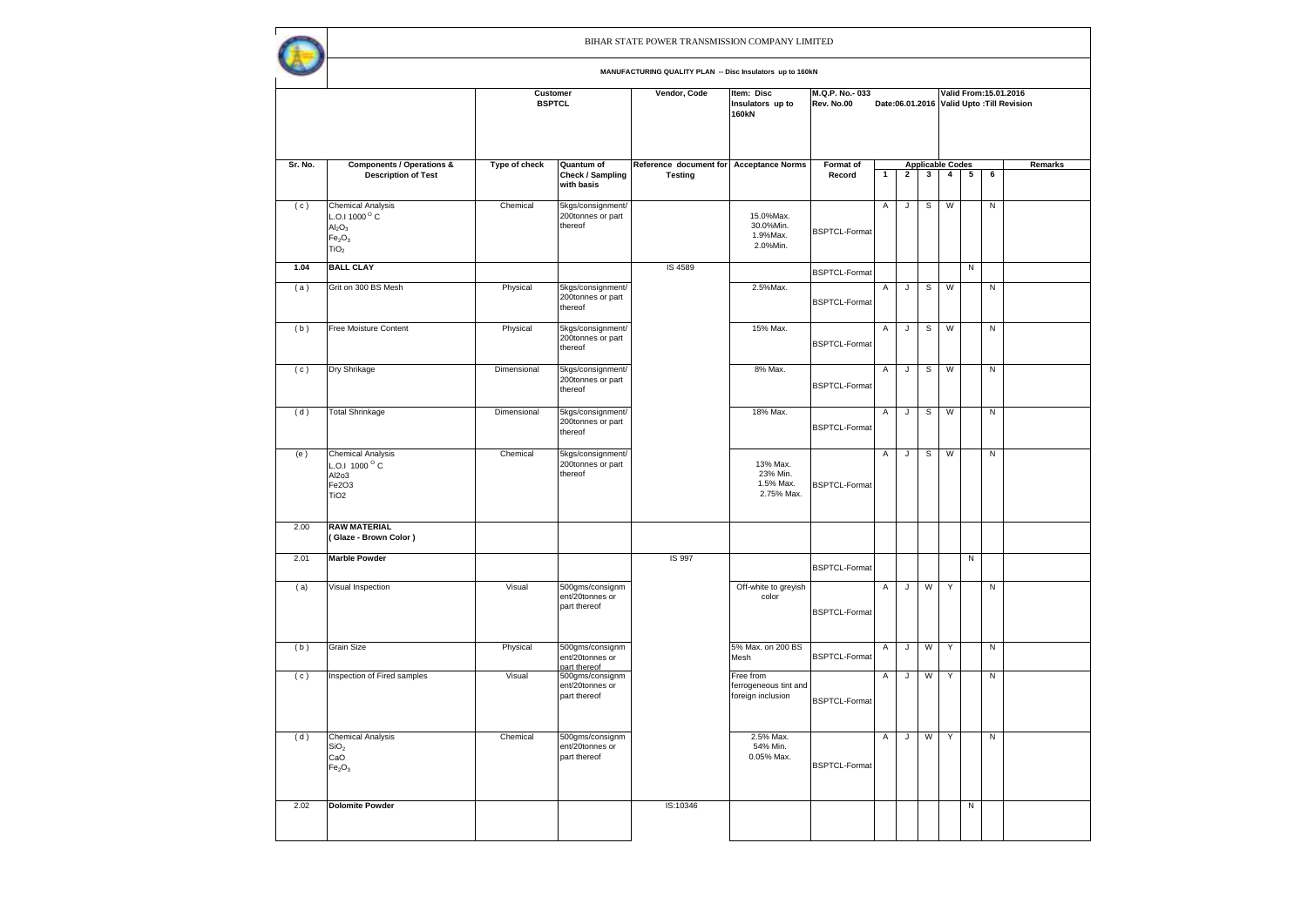|         |                                                                                                                   |               |                                                                    | BIHAR STATE POWER TRANSMISSION COMPANY LIMITED            |                                                           |                              |              |                |                         |                |              |           |                                                                     |
|---------|-------------------------------------------------------------------------------------------------------------------|---------------|--------------------------------------------------------------------|-----------------------------------------------------------|-----------------------------------------------------------|------------------------------|--------------|----------------|-------------------------|----------------|--------------|-----------|---------------------------------------------------------------------|
|         |                                                                                                                   |               |                                                                    | MANUFACTURING QUALITY PLAN -- Disc Insulators up to 160kN |                                                           |                              |              |                |                         |                |              |           |                                                                     |
|         |                                                                                                                   |               | Customer<br><b>BSPTCL</b>                                          | Vendor, Code                                              | Item: Disc<br>Insulators up to<br>160kN                   | M.Q.P. No. 033<br>Rev. No.00 |              |                |                         |                |              |           | Valid From: 15.01.2016<br>Date:06.01.2016 Valid Upto: Till Revision |
| Sr. No. | <b>Components / Operations &amp;</b>                                                                              | Type of check | Quantum of                                                         | Reference document for                                    | <b>Acceptance Norms</b>                                   | Format of                    |              |                | <b>Applicable Codes</b> |                |              |           | Remarks                                                             |
|         | <b>Description of Test</b>                                                                                        |               | Check / Sampling<br>with basis                                     | <b>Testing</b>                                            |                                                           | Record                       | $\mathbf{1}$ | $\overline{2}$ | $\mathbf{3}$            | $\overline{4}$ | 5            | 6         |                                                                     |
| (a)     | Visual Inspesction                                                                                                | Visual        | 500gms/consignm<br>ent/20tonnes or<br>part thereof                 |                                                           | White in color, free<br>from impurities                   | <b>BSPTCL-Format</b>         | Α            | J              | W                       | Y              |              | N         |                                                                     |
| (b)     | Inspection of Fired Samples                                                                                       | Visual        | 500gms/consignm<br>ent/20tonnes or<br>hart thereof                 |                                                           | Free from<br>ferrogeneous tint and<br>foreian inclusion   | <b>BSPTCL-Format</b>         | Α            | J              | W                       | Y              |              | N         |                                                                     |
| (c)     | Grain Size                                                                                                        | Physical      | 500gms/consignm<br>ent/20tonnes or<br>part thereof                 |                                                           | 5% Max. on 200 BS<br>Mesh                                 | <b>BSPTCL-Format</b>         | Α            | J              | W                       | Y              |              | N         |                                                                     |
| (d)     | <b>Chemical Analysis</b><br>Acid Insolubles<br>Fe2O3<br>CaO<br>MgO                                                | Chemical      | 500gms/consignm<br>ent/20tonnes or<br>part thereof                 |                                                           | 8% Max.<br>0.2% Max.<br>28% Min.<br>18% Min.              | <b>BSPTCL-Format</b>         | Α            | J              | W                       | Y              |              | Ν         |                                                                     |
| 2.03    | <b>Talc Powder</b>                                                                                                |               |                                                                    | IS 10429                                                  |                                                           |                              |              |                |                         |                | N            |           |                                                                     |
| (a)     | Visual Inspesction                                                                                                | Visual        | 500gms/consignm<br>ent/20tonnes or                                 |                                                           | White or Off white                                        | <b>BSPTCL-Format</b>         | Α            | J              | W                       | Y              |              | N         |                                                                     |
| (b)     | <b>Fired Appearance</b>                                                                                           | Visual        | part thereof<br>500gms/consignm<br>ent/20tonnes or<br>part thereof |                                                           | Free from<br>ferrogeneous tint and<br>foreign inclusion   | <b>BSPTCL-Format</b>         | Α            | J              | W                       | Y              |              | N         |                                                                     |
| (c)     | <b>Chemical Analysis</b><br>L.O.I at 1000 o C<br>SiO <sub>2</sub><br>Fe <sub>2</sub> O <sub>3</sub><br>CaO<br>MgO | Chemical      | 500gms/consignm<br>ent/20tonnes or<br>part thereof                 |                                                           | 6% Max.<br>58% Min.<br>1% Max.<br>5% Max.<br>30% Min.     | <b>BSPTCL-Format</b>         | Α            | J              | W                       | Y              |              | Ν         |                                                                     |
| (d)     | Residue 200 BS Mesh                                                                                               | Physical      | 500gms/consignm<br>ent/20tonnes or<br>nart thereof                 |                                                           | 2%Max.                                                    | <b>BSPTCL-Format</b>         | Α            | J              | W                       | Y              |              | N         |                                                                     |
| 2.03    | <b>Iron Oxide</b>                                                                                                 |               |                                                                    | Plant Standard BNI<br>02/RM/12.0 & IS:44                  |                                                           |                              |              |                |                         |                | N            |           |                                                                     |
| (a)     | Visual Inspesction                                                                                                | Visual        | 500gms/consignm<br>ent/20tonnes or<br>part thereof                 |                                                           | Red colored powder<br>and free from foreign<br>impurities | <b>BSPTCL-Format</b>         | Α            | J              | W                       | Y              |              | N         |                                                                     |
| (b)     | <b>Grain Size</b>                                                                                                 | Mechanical    | 500gms/consignm<br>ent/20tonnes or<br>hart thereof                 |                                                           | 2% Max on 200 BS<br>Mesh                                  | <b>BSPTCL-Format</b>         | Α            | J              | W                       | Y              |              | N         |                                                                     |
| (c)     | <b>Colored Intensity Fired</b>                                                                                    | Visual        | 500gms/consignm<br>ent/20tonnes or<br>part thereof                 |                                                           | Should match std.<br>Reference                            | <b>BSPTCL-Format</b>         | Α            | J              | W                       | Υ              |              | N         |                                                                     |
| (d)     | <b>Chemical Analysis</b><br>Fe <sub>2</sub> O <sub>3</sub>                                                        | Chemical      | 500gms/consignm<br>ent/20tonnes or<br>part thereof                 |                                                           | 90% Min.                                                  | <b>BSPTCL-Format</b>         | Α            | J              | W                       | Y              |              | Z         |                                                                     |
| 2.04    | <b>Manganese Dioxide</b>                                                                                          |               |                                                                    | IS 11153                                                  |                                                           |                              |              |                |                         |                | $\mathsf{N}$ |           |                                                                     |
| (a)     | Visual Inspesction                                                                                                | Visual        | 500gms/consignm<br>ent/20tonnes or<br>nart thereof                 |                                                           | Black color free from<br>impurities                       | <b>BSPTCL-Format</b>         | Α            | J              | s                       | W              |              | N         |                                                                     |
| (b)     | Grain Size                                                                                                        | Physical      | 500gms/consignm<br>ent/20tonnes or<br>part thereof                 |                                                           | 2% Max on 200 BS<br>Mesh                                  | <b>BSPTCL-Format</b>         | Α            | J              | s                       | W              |              | ${\sf N}$ |                                                                     |
| (c)     | Color of Fired samples                                                                                            | Visual        | 500gms/consignm<br>ent/20tonnes or<br>part thereof                 |                                                           | Should match std.<br>Reference                            | <b>BSPTCL-Format</b>         | Α            | J              | $\mathbb S$             | ${\sf W}$      |              | ${\sf N}$ |                                                                     |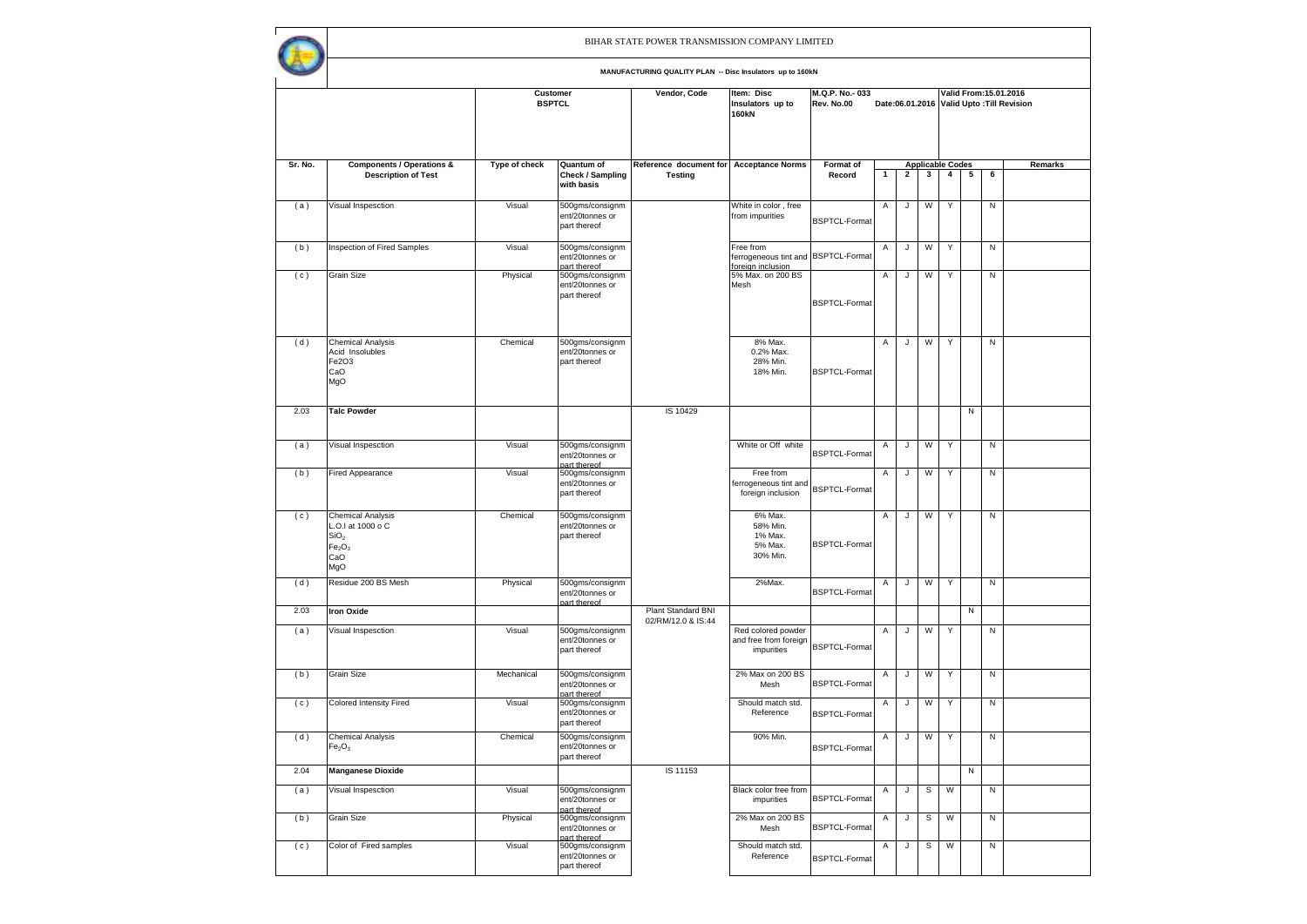|         |                                                                                             |                           |                                                                            | BIHAR STATE POWER TRANSMISSION COMPANY LIMITED            |                                         |                              |   |              |   |                         |   |           |                                                                     |
|---------|---------------------------------------------------------------------------------------------|---------------------------|----------------------------------------------------------------------------|-----------------------------------------------------------|-----------------------------------------|------------------------------|---|--------------|---|-------------------------|---|-----------|---------------------------------------------------------------------|
|         |                                                                                             |                           |                                                                            | MANUFACTURING QUALITY PLAN -- Disc Insulators up to 160kN |                                         |                              |   |              |   |                         |   |           |                                                                     |
|         |                                                                                             | Customer<br><b>BSPTCL</b> |                                                                            | Vendor, Code                                              | Item: Disc<br>Insulators up to<br>160kN | M.Q.P. No. 033<br>Rev. No.00 |   |              |   |                         |   |           | Valid From: 15.01.2016<br>Date:06.01.2016 Valid Upto: Till Revision |
| Sr. No. | <b>Components / Operations &amp;</b>                                                        | Type of check             | Quantum of                                                                 | Reference document for Acceptance Norms                   |                                         | Format of                    |   |              |   | <b>Applicable Codes</b> |   |           | Remarks                                                             |
|         | <b>Description of Test</b>                                                                  |                           | Check / Sampling<br>with basis                                             | <b>Testing</b>                                            |                                         | Record                       | 1 | $\mathbf{2}$ | 3 | $\overline{4}$          | 5 | 6         |                                                                     |
| (d)     | <b>Chemical Analysis</b><br>L.O.I at 1000 O C<br>MnO <sub>2</sub><br><b>Acid Insolubles</b> | Chemical                  | 500gms/consignm<br>ent/20tonnes or<br>part thereof                         |                                                           | 7% Max,<br>80% Min.<br>10% Max.         | <b>BSPTCL-Format</b>         | Α | J            | s | W                       |   | N         |                                                                     |
| 2.05    | <b>Chromium Oxide</b>                                                                       |                           |                                                                            | IS:54                                                     |                                         |                              |   |              |   |                         | N |           |                                                                     |
| (a)     | Residue over 1000 microns                                                                   | Physical                  | 500gms/consignm<br>ent/20tonnes or<br>part thereof                         |                                                           | 5% Max.                                 | <b>BSPTCL-Format</b>         | Α | J            | s | W                       |   | N         |                                                                     |
| (b)     | <b>Fired Color</b>                                                                          | Visual                    | 500gms/consignm<br>ent/20tonnes or<br>part thereof                         |                                                           | Should match std.<br>Reference          | <b>BSPTCL-Format</b>         | Α | J            | s | W                       |   | ${\sf N}$ |                                                                     |
| (c)     | <b>Chemical Analysis</b><br>L.O.I at 1000 <sup>o</sup> C<br>Cr <sub>2</sub> O <sub>3</sub>  | Chemical                  | 500gms/consignm<br>ent/20tonnes or<br>part thereof                         |                                                           | 3% Max.<br>90% Min.                     | <b>BSPTCL-Format</b>         | Α | J            | s | W                       |   | N         |                                                                     |
| (d)     | Ph value of the aqueous extract<br>10% Slurry)                                              | Chemical                  | 500gms/consignm<br>ent/20tonnes or<br>part thereof                         |                                                           | 6 to 8                                  | <b>BSPTCL-Format</b>         | Α | J            | s | W                       |   | N         |                                                                     |
| 2.06    | <b>Zircon Opacifier</b>                                                                     |                           |                                                                            | IS: 10085                                                 |                                         |                              |   |              |   |                         | N |           |                                                                     |
| (a)     | Visual Inspection                                                                           | Visual                    | 500gms/consignm<br>ent/20tonnes or<br>part thereof                         |                                                           | White or Off white                      | <b>BSPTCL-Format</b>         | Α | J            | s | W                       |   | N         |                                                                     |
| (b)     | <b>Specific Gravity</b>                                                                     | Physical                  | 500gms/consignm<br>ent/20tonnes or<br>part thereof                         |                                                           | 4.4 to 4.7                              | <b>BSPTCL-Format</b>         | Α | J            | s | W                       |   | N         |                                                                     |
| (c)     | Particle Size (Mean Dia.)                                                                   | Physical                  | 500gms/consignm<br>ent/20tonnes or<br>nart thereof                         |                                                           | 4 to 6 micron                           | <b>BSPTCL-Format</b>         | Α | J            | s | W                       |   | ${\sf N}$ |                                                                     |
| (d)     | <b>Opacity Test</b>                                                                         | Visual                    | 500gms/consignm<br>ent/20tonnes or<br>part thereof                         |                                                           | Should match std.<br>Reference          | <b>BSPTCL-Format</b>         | Α | J            | s | W                       |   | N         |                                                                     |
| 2.07    | Sodium Carboxyl Methyl Cellulose<br>(SCMC)                                                  |                           |                                                                            | IS: 3520                                                  |                                         |                              |   |              |   |                         | N |           |                                                                     |
| (a)     | Visual Inspection                                                                           | Visual                    | 500gms/consignm<br>ent/20tonnes or<br>part thereof                         |                                                           | Buff / White / Off white<br>color       | <b>BSPTCL-Format</b>         | Α | J            | s | W                       |   | N         |                                                                     |
| (b)     | Fluidity of 1% Solution with 15/8" bob<br>using Gallen Kamp / Hardson<br><b>Viscometer</b>  | Physical                  | 500gms/consignm<br>ent/20tonnes or<br>part thereof                         |                                                           | 345° to 355°<br>overswing               | <b>BSPTCL-Format</b>         | Α | J            | s | W                       |   | N         |                                                                     |
| (c)     | Free Moisture Content                                                                       | Physical                  | 500gms/consignm<br>ent/20tonnes or<br>part thereof                         |                                                           | 10% Max.                                | <b>BSPTCL-Format</b>         | Α | J            | s | W                       |   | N         |                                                                     |
| (d)     | Solubility Test                                                                             | Visual                    | 500gms/consignm<br>ent/20tonnes or<br>part thereof                         |                                                           | Shall give clear<br>solution            | <b>BSPTCL-Format</b>         | Α | J            | s | W                       |   | N         |                                                                     |
| 3.00    | <b>RAW MATERIAL</b><br>(Assembly Material)                                                  |                           |                                                                            |                                                           |                                         |                              |   |              |   |                         |   |           |                                                                     |
| 3.01    | <b>Bituminous Paint</b>                                                                     |                           |                                                                            | IS: 158                                                   |                                         |                              |   |              |   |                         | N |           |                                                                     |
| (a)     | Visual Inspection                                                                           | Visual                    | Each consignment<br>1 litre at random<br>from a lot of 20<br>drums or less |                                                           | Glossy & smooth<br>coating              | <b>BSPTCL-Format</b>         | Α | J            | s | W                       |   | N         |                                                                     |
| (b)     | Density                                                                                     | Physical                  | Each consignment<br>1 litre at random<br>from a lot of 20<br>zeel to zminh |                                                           | 0.80 to 0.90 gms/ml                     | <b>BSPTCL-Format</b>         | Α | J            | s | W                       |   | ${\sf N}$ |                                                                     |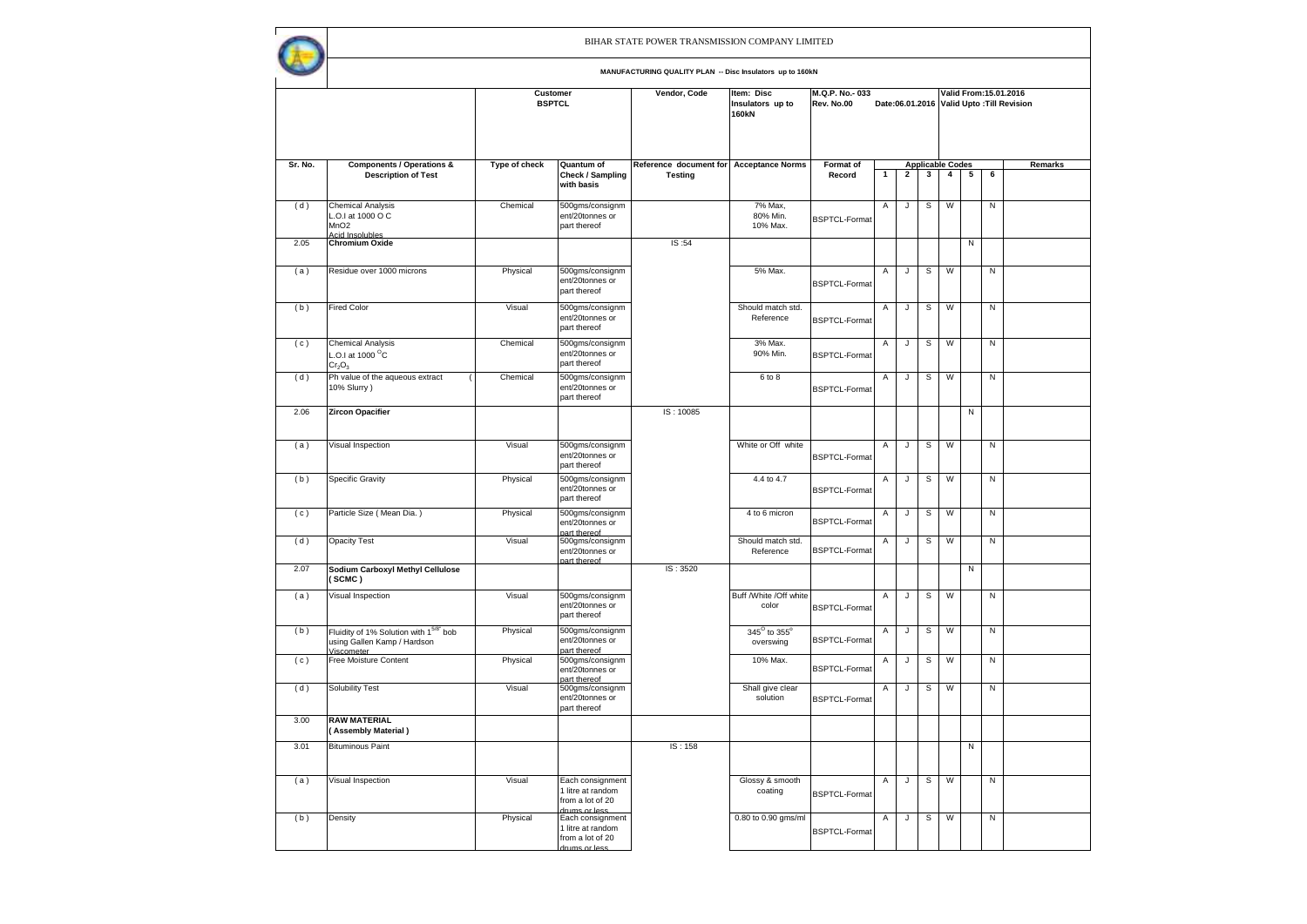|             |                                                                                       |                                  |                                                                            | BIHAR STATE POWER TRANSMISSION COMPANY LIMITED            |                                                |                              |   |              |              |                                           |   |           |                                                                     |
|-------------|---------------------------------------------------------------------------------------|----------------------------------|----------------------------------------------------------------------------|-----------------------------------------------------------|------------------------------------------------|------------------------------|---|--------------|--------------|-------------------------------------------|---|-----------|---------------------------------------------------------------------|
|             |                                                                                       |                                  |                                                                            | MANUFACTURING QUALITY PLAN -- Disc Insulators up to 160kN |                                                |                              |   |              |              |                                           |   |           |                                                                     |
|             |                                                                                       | <b>Customer</b><br><b>BSPTCL</b> |                                                                            | Vendor, Code                                              | Item: Disc<br>Insulators up to<br><b>160kN</b> | M.Q.P. No. 033<br>Rev. No.00 |   |              |              |                                           |   |           | Valid From: 15.01.2016<br>Date:06.01.2016 Valid Upto: Till Revision |
| Sr. No.     | <b>Components / Operations &amp;</b><br><b>Description of Test</b>                    | Type of check                    | Quantum of<br>Check / Sampling                                             | Reference document for Acceptance Norms<br><b>Testing</b> |                                                | Format of<br>Record          | 1 | $\mathbf{2}$ | $\mathbf{3}$ | <b>Applicable Codes</b><br>$\overline{4}$ | 5 | 6         | Remarks                                                             |
|             |                                                                                       |                                  | with basis                                                                 |                                                           |                                                |                              |   |              |              |                                           |   |           |                                                                     |
| (c)         | Viscosity                                                                             | Physical                         | Each consignment<br>1 litre at random<br>from a lot of 20<br>zzal 10 zminh |                                                           | 290 to 450 secs.                               | <b>BSPTCL-Format</b>         | Α | J            | s            | W                                         |   | N         |                                                                     |
| (d)         | Drying Time                                                                           |                                  | Each consignment<br>1 litre at random<br>from a lot of 20                  |                                                           | 8 Hours Max.                                   | <b>BSPTCL-Format</b>         | Α | J            | s            | W                                         |   | N         |                                                                     |
| 3.02<br>(a) | <b>Resillient Cork Padding</b><br><b>Specific Gravity</b>                             | Physical                         | 5 pcs / 5000                                                               | IS: 4253 (P-I)                                            | 0.25 Min.                                      |                              | Α | J            | s            | W                                         | N | N         |                                                                     |
|             |                                                                                       |                                  | sheets or less                                                             |                                                           |                                                | <b>BSPTCL-Format</b>         |   |              |              |                                           |   |           |                                                                     |
| (b)         | Thickness                                                                             | Dimensional                      | 5 pcs / 5000<br>sheets or less                                             |                                                           | 1.2mm Min.                                     | <b>BSPTCL-Format</b>         | Α | J            | s            | W                                         |   | ${\sf N}$ |                                                                     |
| (c)         | Grain Size                                                                            | Physical                         | 5 pcs / 5000<br>sheets or less                                             |                                                           | 0.8mm to 3.34mm<br>(Coarse to<br>Medium )      | <b>BSPTCL-Format</b>         | Α | J            | s            | W                                         |   | ${\sf N}$ |                                                                     |
| 3.03        | <b>Portland Cement</b>                                                                |                                  |                                                                            | IS: 4031 &<br><b>BS: 12</b>                               |                                                |                              |   |              |              |                                           | N |           |                                                                     |
| (a)         | Visual Inspection                                                                     | Visual                           | 5kgs/consignment/<br>50tonnes or part<br>thereof                           |                                                           | No lumpness &<br>Solidification                | <b>BSPTCL-Format</b>         | Α | J            | s            | W                                         |   | N         |                                                                     |
| (b)         | Grain Size                                                                            | Visual                           | 5kgs/consignment/<br>50tonnes or part<br>thereof                           |                                                           | 0.6% Max.                                      | <b>BSPTCL-Format</b>         | Α | J            | s            | W                                         |   | N         |                                                                     |
| (b)         | <b>Compressive Strength</b><br>6 days on 70.6mm concrete cube,<br>average of 3 cubes) | Mechanical                       | 5kgs/consignment/<br>50tonnes or part<br>thereof                           |                                                           | $600$ kg/cm <sup>2</sup>                       | <b>BSPTCL-Format</b>         | Α | J            | s            | W                                         |   | N         |                                                                     |
| (c)         | Optimum Water Content                                                                 | Physical                         | 5kgs/consignment/<br>50tonnes or part<br>thereof                           |                                                           | 26.0 to 31.0%                                  | <b>BSPTCL-Format</b>         | Α | J            | s            | W                                         |   | N         |                                                                     |
| (d)         | Initial Setting Time                                                                  | Physical                         | 5kgs/consignment/<br>50tonnes or part<br>thereof                           |                                                           | 2 to 3 Hours                                   | <b>BSPTCL-Format</b>         | Α | J            | s            | W                                         |   | N         |                                                                     |
| (e)         | <b>Final Setting Time</b>                                                             | Physical                         | 5kgs/consignment/<br>50tonnes or part<br>thereof                           |                                                           | 3 to 5 Hours                                   | <b>BSPTCL-Format</b>         | Α | J            | s            | W                                         |   | N         |                                                                     |
| (f)         | Auto Clave Expansion                                                                  | Physical                         | 5kgs/consignment/<br>50tonnes or part<br>thereof                           |                                                           | 0.2% Max.                                      | <b>BSPTCL-Format</b>         | Α | J            | s            | W                                         |   | N         |                                                                     |
| 4.00        | <b>IN-PROCESS INSPECTION</b>                                                          |                                  |                                                                            |                                                           |                                                |                              |   |              |              |                                           |   |           |                                                                     |
| 4.01        | Wet Grinding of Quartz Powder                                                         |                                  |                                                                            | <b>BSPTCL Spec.</b>                                       |                                                |                              |   |              |              |                                           | Ν |           |                                                                     |
| (a)         | Particle Size (< 10 micron)                                                           | Physical                         | Once in each<br>Batch                                                      |                                                           | 50 to 62%                                      | <b>BSPTCL-Format</b>         | Α | J            | s            | W                                         |   | N         |                                                                     |
| (b)         | <b>Specific Gravity</b>                                                               | Physical                         | Once in each<br>Batch                                                      |                                                           | 1.40 Min.                                      | <b>BSPTCL-Format</b>         | Α | J            | s            | W                                         |   | N         |                                                                     |
| 4.02        | <b>Glaze Making</b>                                                                   |                                  |                                                                            | <b>BSPTCL Spec.</b>                                       |                                                |                              |   |              |              |                                           | N |           |                                                                     |
| (a)         | Glaze Flow                                                                            | Physical                         | Each Batch as per<br>Plant Std. BNI-<br>02/PS/2.0                          |                                                           | 60 to 90mm                                     | <b>BSPTCL-Format</b>         | Α | $\sf J$      | s            | W                                         |   | N         |                                                                     |
| (b)         | Physical Appearance                                                                   | Visual                           | Each Batch as per<br>Plant Std. BNI-<br>02/PS/2.0                          |                                                           | Should Match Std.<br>Ref. Samples              | <b>BSPTCL-Format</b>         | Α | J            | s            | W                                         |   | N         |                                                                     |
| (c)         | Particle Size (< 10 micron)                                                           | Physical                         | Each Batch as per<br>Plant Std. BNI-<br>02/PS/2.0                          |                                                           | 75 to 85%                                      | <b>BSPTCL-Format</b>         | Α | J            | s            | W                                         |   | N         |                                                                     |
| 4.03        | <b>Wet Grinding</b><br>(Ceramic Body)                                                 |                                  |                                                                            | <b>BSPTCL Spec.</b>                                       |                                                |                              |   |              |              |                                           | N |           |                                                                     |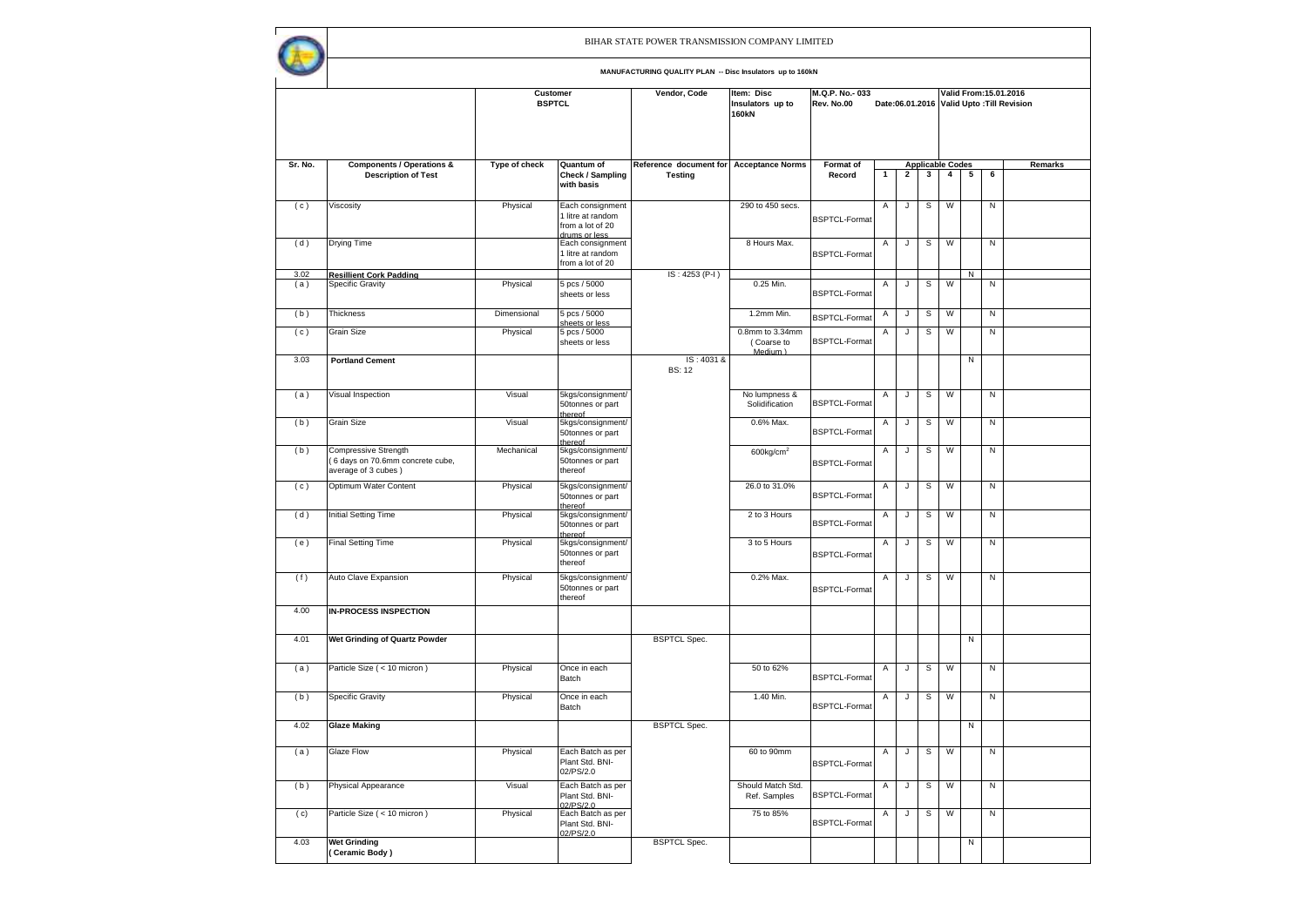|         |                                                                                                                                                                                                   |               | Customer<br><b>BSPTCL</b>                         | Vendor, Code                                              | Item: Disc<br>Insulators up to<br><b>160kN</b>                                                                   | M.Q.P. No. - 033<br>Rev. No.00 |   |                |                              |                |   |              | Valid From: 15.01.2016<br>Date:06.01.2016 Valid Upto: Till Revision |
|---------|---------------------------------------------------------------------------------------------------------------------------------------------------------------------------------------------------|---------------|---------------------------------------------------|-----------------------------------------------------------|------------------------------------------------------------------------------------------------------------------|--------------------------------|---|----------------|------------------------------|----------------|---|--------------|---------------------------------------------------------------------|
| Sr. No. | <b>Components / Operations &amp;</b><br><b>Description of Test</b>                                                                                                                                | Type of check | Quantum of<br>Check / Sampling                    | Reference document for Acceptance Norms<br><b>Testing</b> |                                                                                                                  | Format of<br>Record            | 1 | $\overline{2}$ | <b>Applicable Codes</b><br>3 | $\overline{4}$ | 5 | 6            | Remarks                                                             |
|         |                                                                                                                                                                                                   |               | with basis                                        |                                                           |                                                                                                                  |                                |   |                |                              |                |   |              |                                                                     |
| (a)     | <b>Specific Gravity</b>                                                                                                                                                                           | Physical      | Each Batch as per<br>Plant Std. BNI-<br>02/PS/3.0 |                                                           | 1.30 Min.                                                                                                        | <b>BSPTCL-Format</b>           | Α | J              | s                            | W              |   | N            |                                                                     |
| (b)     | Particle Size                                                                                                                                                                                     | Physical      | Each Batch as per<br>Plant Std. BNI-<br>02/PS/3.0 |                                                           | 65 to 85%                                                                                                        | <b>BSPTCL-Format</b>           | Α | J              | S                            | W              |   | N            |                                                                     |
| 4.04    | <b>Slip Preperation in Final Pit</b>                                                                                                                                                              |               |                                                   | <b>BSPTCL Spec.</b>                                       |                                                                                                                  |                                |   |                |                              |                | N |              |                                                                     |
| (a)     | Specific Gravity                                                                                                                                                                                  | Physical      | Once in each Shift                                |                                                           | 1.25 Min.                                                                                                        | <b>BSPTCL-Format</b>           | Α | J              | s                            | W              |   | N            |                                                                     |
| (b)     | Free Iron Content                                                                                                                                                                                 | Physical      |                                                   |                                                           | 0.001% Max.                                                                                                      | <b>BSPTCL-Format</b>           | Α | J              | $\mathsf S$                  | W              |   | N            |                                                                     |
| 4.05    | <b>Filter Pressing</b>                                                                                                                                                                            |               |                                                   | <b>BSPTCL Spec.</b>                                       |                                                                                                                  |                                |   |                |                              |                | N |              |                                                                     |
| (a)     | Moisture Content                                                                                                                                                                                  | Physical      | Once in each Shift                                |                                                           | 15 to 21%                                                                                                        | <b>BSPTCL-Format</b>           | Α | J              | s                            | W              |   | N            |                                                                     |
| 4.06    | <b>Pug Mill Blanks</b>                                                                                                                                                                            |               |                                                   | <b>BSPTCL Spec.</b>                                       |                                                                                                                  |                                |   |                |                              |                | N |              |                                                                     |
| (a)     | De-airing Check                                                                                                                                                                                   | Physical      | Each Shift 2 to 3<br>nos. Slices                  |                                                           | No Lamination Crack                                                                                              | <b>BSPTCL-Format</b>           | Α | J              | S                            | W              |   | N            |                                                                     |
| (b)     | Moisture Content (Wet Basis)                                                                                                                                                                      | Physical      | Each Shift 2 to 3<br>nos. Slices                  |                                                           | 18.0 to 22.0%                                                                                                    | <b>BSPTCL-Format</b>           | A | J              | S                            | W              |   | Z            |                                                                     |
| 4.07    | Prop. Of Unfired Porcelain                                                                                                                                                                        |               |                                                   | <b>BSPTCL Spec.</b>                                       |                                                                                                                  |                                |   |                |                              |                | N |              |                                                                     |
| (a)     | Particle Size Analysis<br>$(< 10$ micron)                                                                                                                                                         | Physical      | Twice a day                                       |                                                           | 65 to 85%                                                                                                        | <b>BSPTCL-Format</b>           | Α | J              | S                            | W              |   | N            |                                                                     |
| (b)     | Dry MOR                                                                                                                                                                                           | Physical      | Twice a Week                                      |                                                           | 35kg/cm2 Min.                                                                                                    | <b>BSPTCL-Format</b>           | Α | J              | $\mathbb S$                  | W              |   | N            |                                                                     |
| (c)     | Linear Shrinkage                                                                                                                                                                                  | Dimensional   | Once a Month                                      |                                                           | 4 to 5%                                                                                                          | <b>BSPTCL-Format</b>           | Α | J              | $\mathbb S$                  | W              |   | $\mathsf{N}$ |                                                                     |
| (d)     | <b>Chemical Analysis</b><br>L.O.I. At 1000°C<br>Sio <sub>2</sub><br>Al <sub>2</sub> O <sub>3</sub><br>Fe <sub>2</sub> O <sub>3</sub><br>TiO <sub>2</sub><br>CaO<br>MgO<br>K <sub>2</sub> O<br>Na. | Chemical      | Twice a Week                                      |                                                           | 5 to 7%<br>68% to 72%<br>17 to 20%<br>1.5% Max.<br>1.5% Max.<br>1.5% Max.<br>0.5% Max.<br>3.0% Max.<br>1.0% Max. | <b>BSPTCL-Format</b>           | Α | J              | s                            | W              |   | N            |                                                                     |
| (c)     | <b>Total Shrinkage</b>                                                                                                                                                                            | Dimensional   | Twice a Week                                      |                                                           | 12 to 16%                                                                                                        | <b>BSPTCL-Format</b>           | Α | J              | s                            | W              |   | Z            |                                                                     |
| 4.08    | Shaping                                                                                                                                                                                           |               |                                                   | <b>BSPTCL Spec.</b>                                       |                                                                                                                  |                                |   |                |                              |                | N |              |                                                                     |
| (a)     | Die Making - Moisture Content (Wet<br>Basis)                                                                                                                                                      | Physical      | Each Shift                                        |                                                           | 18.0 to 22.0%                                                                                                    | <b>BSPTCL-Format</b>           | Α | J              | s                            | W              |   | N            |                                                                     |
| (b)     | Finishing Dimensional Check                                                                                                                                                                       | Dimensional   | Twice a day                                       | As per Prod. Drg.                                         | As per Prod. Drg.                                                                                                | <b>BSPTCL-Format</b>           | Α | J              | S                            | W              |   | N            |                                                                     |
| 4.09    | <b>Drying of Green Ware</b>                                                                                                                                                                       |               |                                                   | <b>BSPTCL Spec</b>                                        |                                                                                                                  |                                |   |                |                              |                | N |              |                                                                     |
| (a)     | Temp. Control                                                                                                                                                                                     | Physical      | Once each Shift                                   |                                                           | 50% to 120%                                                                                                      | EM-BNIPL<br>Format             | Α | J              | $\mathbb S$                  | W              |   | $\mathsf{N}$ |                                                                     |
| (b)     | Moisture Content                                                                                                                                                                                  | Physical      | Once each Shift                                   |                                                           | $< 1.0\%$                                                                                                        | <b>BSPTCL-Format</b>           | Α | J              | s                            | W              |   | N            |                                                                     |
| 4.10    | Glazing                                                                                                                                                                                           |               |                                                   | <b>BSPTCL Spec</b>                                        |                                                                                                                  |                                |   |                |                              |                | N |              |                                                                     |
| (a)     | Density                                                                                                                                                                                           | Physical      | Atleast Once in a<br>Shift                        |                                                           | 1.45 to 1.58                                                                                                     | <b>BSPTCL-Format</b>           | Α | J              | $\mathbb S$                  | W              |   | Z            |                                                                     |
| (b)     | Fluidity (Degree Overswing)                                                                                                                                                                       | Physical      | Atleast Once in a<br>Shift                        |                                                           | 330 to 350                                                                                                       | <b>BSPTCL-Format</b>           | Α | J              | S                            | W              |   | N            |                                                                     |
|         |                                                                                                                                                                                                   |               |                                                   |                                                           |                                                                                                                  |                                |   |                |                              |                |   |              |                                                                     |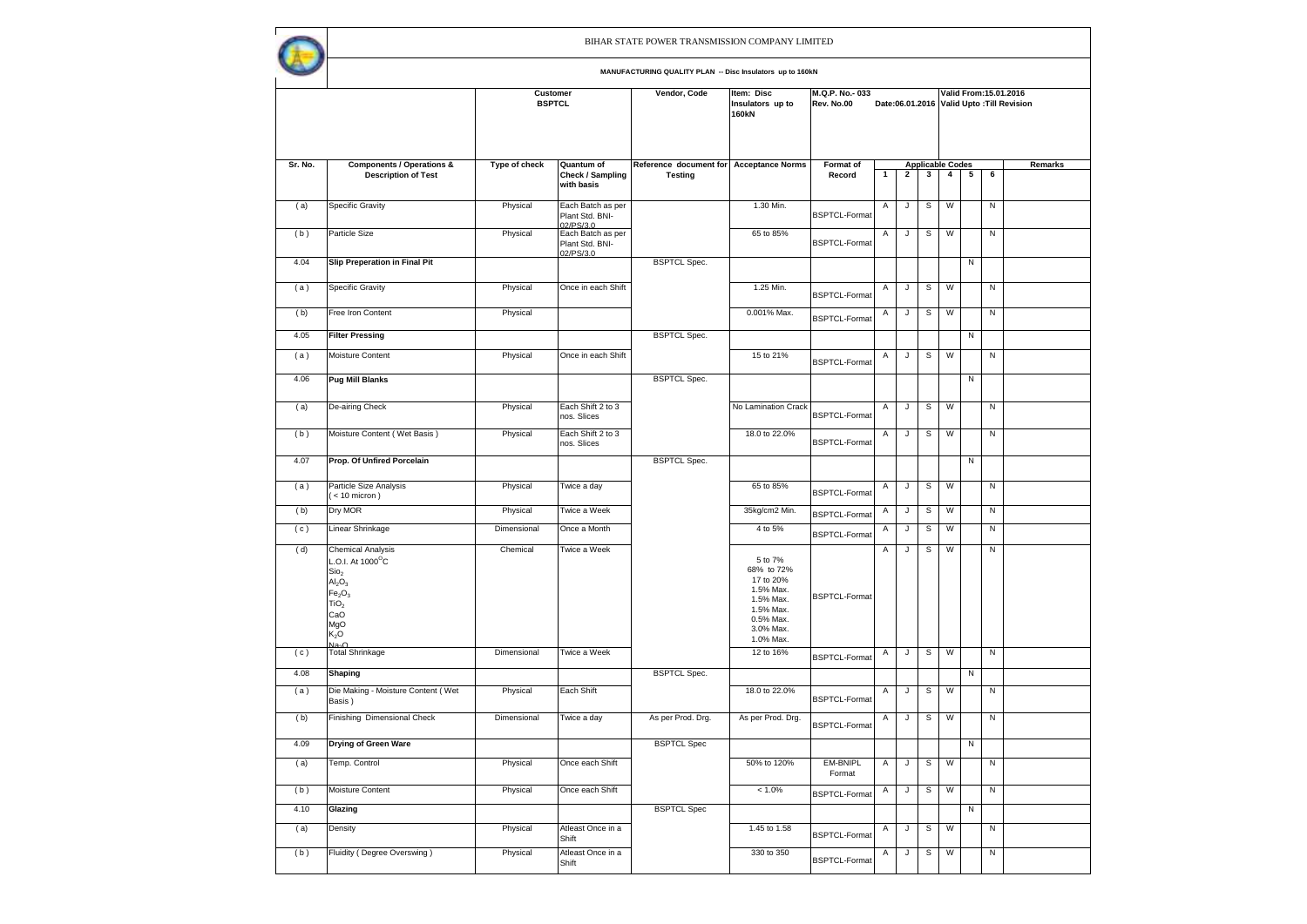|            |                                                                    |                           |                                              | BIHAR STATE POWER TRANSMISSION COMPANY LIMITED<br>MANUFACTURING QUALITY PLAN -- Disc Insulators up to 160kN |                                                                                                                                                     |                              |        |        |        |                              |           |                        |                                           |
|------------|--------------------------------------------------------------------|---------------------------|----------------------------------------------|-------------------------------------------------------------------------------------------------------------|-----------------------------------------------------------------------------------------------------------------------------------------------------|------------------------------|--------|--------|--------|------------------------------|-----------|------------------------|-------------------------------------------|
|            |                                                                    |                           | Customer<br><b>BSPTCL</b>                    | Vendor, Code                                                                                                | Item: Disc<br>Insulators up to<br><b>160kN</b>                                                                                                      | M.Q.P. No. 033<br>Rev. No.00 |        |        |        |                              |           | Valid From: 15.01.2016 | Date:06.01.2016 Valid Upto: Till Revision |
| Sr. No.    | <b>Components / Operations &amp;</b><br><b>Description of Test</b> | Type of check             | Quantum of<br>Check / Sampling<br>with basis | Reference document for<br><b>Testing</b>                                                                    | <b>Acceptance Norms</b>                                                                                                                             | Format of<br>Record          | 1      | 2      | 3      | <b>Applicable Codes</b><br>4 | 5         | 6                      | Б                                         |
| (c)        | Visual Examination                                                 | Visual                    | 100%                                         | <b>BSPTCL Spec</b>                                                                                          | BNI -02/PS/14.2                                                                                                                                     | <b>BSPTCL-Format</b>         | Α      | J      | S      | W                            |           | N                      |                                           |
| 4.11       | Grit / Sand                                                        |                           |                                              | <b>BSPTCL Spec</b>                                                                                          |                                                                                                                                                     |                              |        |        |        |                              | N         |                        |                                           |
| (a)        | Grain Size                                                         | Physical                  | Each Batch                                   |                                                                                                             | - 10 to 16 BS Mesh                                                                                                                                  | <b>BSPTCL-Format</b>         | A      | J      | S      | W                            |           | N                      |                                           |
| 4.12       | Firing of Green Wares                                              |                           |                                              |                                                                                                             |                                                                                                                                                     |                              |        |        |        |                              | N         |                        |                                           |
| (a)        | Temp. Control                                                      | Physical                  | Constant<br>Recording                        | <b>BSPTCL Spec</b>                                                                                          | As per Plant Std.                                                                                                                                   | <b>BSPTCL-Format</b>         | Α      | J      | s      | W                            |           | Ν                      |                                           |
| (b)        | Atmosphere Control                                                 | Physical                  | Constant<br>Recording                        | <b>BSPTCL Spec</b>                                                                                          | As per Plant Std.                                                                                                                                   | <b>BSPTCL-Format</b>         | Α      | J      | s      | W                            |           | N                      |                                           |
| (c)        | Pressure Control                                                   | Physical                  | Per Shift                                    | <b>BSPTCL Spec</b>                                                                                          | As per Plant Std.                                                                                                                                   | <b>BSPTCL-Format</b>         | Α      | J      | s      | W                            |           | N                      |                                           |
| (d)        | <b>Fuel Oil Control</b>                                            | Physical                  | Per Shift                                    | <b>BSPTCL Spec</b>                                                                                          | As per Plant Std.                                                                                                                                   | <b>BSPTCL-Format</b>         | Α      | J      | S      | W                            |           | N                      |                                           |
| 4.13       | <b>Sorting of Fired Insulators</b>                                 |                           |                                              | IS:731 & IS:13305                                                                                           |                                                                                                                                                     |                              |        |        |        |                              | ${\sf N}$ |                        |                                           |
| (a)        | Visual Examination                                                 | Visual                    | 100%                                         | BSPTCL Appr. Drg.,<br>IS:731 &IS:13305 & IEC:<br>60383.1                                                    | IS:731 &IS:13305 &<br>IEC: 60383.1                                                                                                                  | <b>BSPTCL-Format</b>         | Α      | J      | s      | W                            |           | N                      |                                           |
| (b)        | Porosity                                                           | Physical                  | 1 No. / Car                                  | IS:731                                                                                                      | No Dye Penetration                                                                                                                                  | <b>BSPTCL-Format</b>         | Α      | J      | s      | W                            |           | N                      |                                           |
| (c)        | <b>Dimensional Check</b>                                           | Dimensional               | 2 Nos./1000 Nos.                             | IS:731                                                                                                      | Should conform with<br>the drawing                                                                                                                  | <b>BSPTCL-Format</b>         | Α      | J      | s      | W                            |           | N                      |                                           |
|            | 5.00 RAW MATERIAL INSPECTION ( Metal Parts )                       |                           |                                              |                                                                                                             |                                                                                                                                                     |                              |        |        |        |                              |           |                        |                                           |
| 5.01       | <b>Steel round for Ball pins</b>                                   |                           |                                              |                                                                                                             |                                                                                                                                                     | <b>CMTC</b>                  |        |        |        |                              | Ε         |                        |                                           |
| (a)        | Visual Inspection                                                  | Visual                    | 100%                                         | BS:970(Gr. EN-8D).                                                                                          | Shall be straight,<br>without rust & free<br>from cracks, folds &<br>similar surface<br>defects.                                                    | <b>CMTC</b>                  | B      | Κ      | P      | W                            | E         | N                      |                                           |
| (b)        | Forgeability                                                       | Mechanical                | 2 Nos/Lot                                    | <b>BSPTCL Spec</b>                                                                                          | No cracks                                                                                                                                           | <b>CMTC</b>                  | в      | Κ      | P      | W                            |           | Ν                      |                                           |
| (c)<br>(d) | Non Metallic Inclusion rating<br><b>Chemical Analysis</b>          | Metallurgical<br>Chemical | 2 Nos/Lot<br>1 No/Lot                        | IS:4163<br><b>BS:970</b>                                                                                    | Max. 2 thick series<br>Gr. EN-8D                                                                                                                    | <b>CMTC</b><br><b>CMTC</b>   | в<br>В | Κ<br>K | P<br>P | W<br>W                       |           | Ν<br>Ν                 |                                           |
| 5.02       | <b>Forged Steel Ball Pins</b>                                      |                           |                                              |                                                                                                             |                                                                                                                                                     |                              |        |        |        |                              | Ε         |                        |                                           |
| (a)        | Visual inspection                                                  | Visual                    | 100% by<br>Manufacturer & 5%<br>by BNIPL     | IS: 2486 & P.S. BNI-<br>02/MP/2.0                                                                           | Shall be free from<br>visual defects like<br>surface defects.<br>flakes & other visual BSPTCL-Format<br>defects that make the<br>surface undulated. |                              | A/B    | J/K    | S/P    | W                            |           | Ν                      |                                           |

graph

IS: 3703 & P.S. BNI-02/MP/2.0

Drawing

Manufacturer & 5%  $\frac{by BNIPL}{IS:2486}$ 

Should be output of recorder

least 10% above the<br>Min. rated EMS

(b) Heat Treatment Physical 100% Time & Temperature

(d) Dimension checking Dimensional IS:2486 BSPTCL Approved

the drawing (e) Gauge checking Dimensional 100% IS:2486 Should answer Go

(f) Failing Load test Mechanical 4 Nos./ 2000/ heat BSPTCL Spec Should withstand at

(c) M.P.I Electro megnatic 100% by

**Remarks**

CMTC B K P W N

 $A/B$  J/K Q

No cracks CMTC B K P W N

Should conform with  $BSPTCL-Format$   $A/B$   $J/K$   $S/P$   $W$   $\parallel$   $N$ 

Should answer Go BSPTCL-Format A/B J/K S/P W N<br>and No Go gauges Should withstand at CMTC A/B J/K Q W N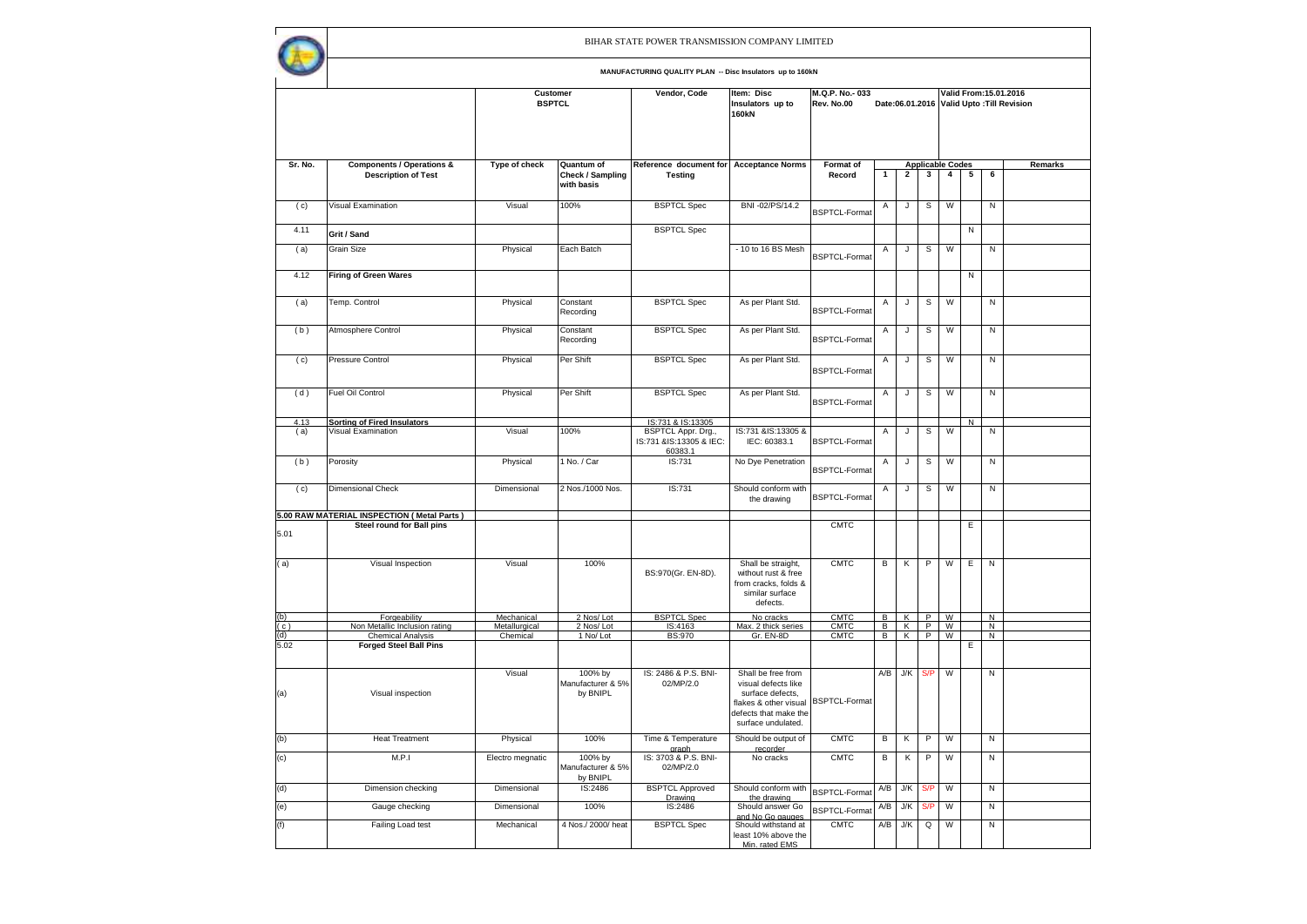$\mathsf{r}$ 

|             |                                                                |               | Item: Disc<br>M.Q.P. No.-033<br><b>Customer</b><br>Vendor, Code<br><b>BSPTCL</b><br>Rev. No.00<br>Insulators up to<br><b>160kN</b><br>Quantum of<br>Reference document for<br>Format of<br><b>Acceptance Norms</b> |                                                      |                                                                                                                                                                     | Date:06.01.2016 Valid Upto: Till Revision<br><b>Applicable Codes</b> |              |              |     |   |   |   | Valid From: 15.01.2016 |
|-------------|----------------------------------------------------------------|---------------|--------------------------------------------------------------------------------------------------------------------------------------------------------------------------------------------------------------------|------------------------------------------------------|---------------------------------------------------------------------------------------------------------------------------------------------------------------------|----------------------------------------------------------------------|--------------|--------------|-----|---|---|---|------------------------|
| Sr. No.     | <b>Components / Operations &amp;</b>                           | Type of check |                                                                                                                                                                                                                    |                                                      |                                                                                                                                                                     |                                                                      |              |              |     |   |   |   | <b>Remarks</b>         |
|             | <b>Description of Test</b>                                     |               | Check / Sampling<br>with basis                                                                                                                                                                                     | <b>Testing</b>                                       |                                                                                                                                                                     | Record                                                               | $\mathbf{1}$ | $\mathbf{2}$ | 3   | 4 | 5 | 6 |                        |
| (g)         | Yield strength, Tensile strength & %<br>Elongation on test bar | Physical      |                                                                                                                                                                                                                    | 4 Nos./ 2000/ heat IS:1608, BS:970, BSPTCL<br>specn. | Y.S-upto 120 kN -28<br>kg/mm2 (min.), 160<br>kN -47 kg/mm2(min.)<br>T.S-upto 120 kN - 55<br>kg/mm2((min.), 160<br>kN-71 to 87<br>kg/mm2.%E upto 160<br>kN -16% min. | <b>CMTC</b>                                                          | в            | Κ            | P   | W |   | N |                        |
| (h)         | Hardness                                                       | Physical      | 4 Nos./ 2000/ heat                                                                                                                                                                                                 | IS: 1500, BS 970,<br><b>BSPTCL Specn.</b>            | upto 120 kN -152-<br>207 BHN.; 160 kN -<br>201-255 BHN                                                                                                              | <b>CMTC</b>                                                          | в            | Κ            | P   | W |   | N |                        |
| (1)         | <b>Grain Size</b>                                              | Metallurgical | 4 Nos./ 5000/ heat                                                                                                                                                                                                 | IS:4748                                              | 'Min. 6, 100X<br>Magnification                                                                                                                                      | <b>CMTC</b>                                                          | в            | Κ            | P   | W |   | N |                        |
| (j)         | Non Metallic Inclusion rating                                  | Metallurgical | 4 Nos/ 5000/ heat                                                                                                                                                                                                  | IS:4163                                              | Max. 2 thick series                                                                                                                                                 | <b>CMTC</b>                                                          | в            | Κ            | P   | W |   | N |                        |
| (K)         | <b>Chemical Analysis</b>                                       | Chemical      | 1 No/ Lot                                                                                                                                                                                                          | <b>BS:970</b>                                        | Gr. EN-8D                                                                                                                                                           | CMTC/Third<br>party lab's Test<br>certificate                        | B/D          | K/L          | P/V | W |   | Ν |                        |
| 5.03<br>(a) | MCI/SGCI caps<br>Visual inspection                             | Visual        | 100%                                                                                                                                                                                                               | <b>BSPTCL Spec</b>                                   | Shall be free from<br>defcects & shall be<br>sound, fettled & free<br>from blow holes,<br>porosity, distortion &<br>portion & harmful<br>defects                    | CMTC/BSPTCL-<br>Format                                               | A/B          | J/K          | Q   | W | E | N |                        |
| (b)         | Gauge checking                                                 | Dimensional   | 100%                                                                                                                                                                                                               | IS:2486                                              | Should answer Go<br>and No Go gauges                                                                                                                                | CMTC/BSPTCL-<br>Format                                               | A/B          | J/K          | Q   | W | Е | N |                        |
| (c)         | Dimension checking                                             | Dimensional   | IS:2486                                                                                                                                                                                                            | <b>BSPTCL Approved</b><br>Drawing                    | Should conform with<br>the drawing                                                                                                                                  | CMTC/BSPTCL-<br>Format                                               | A/B          | J/K          | Q   | W | Е | N |                        |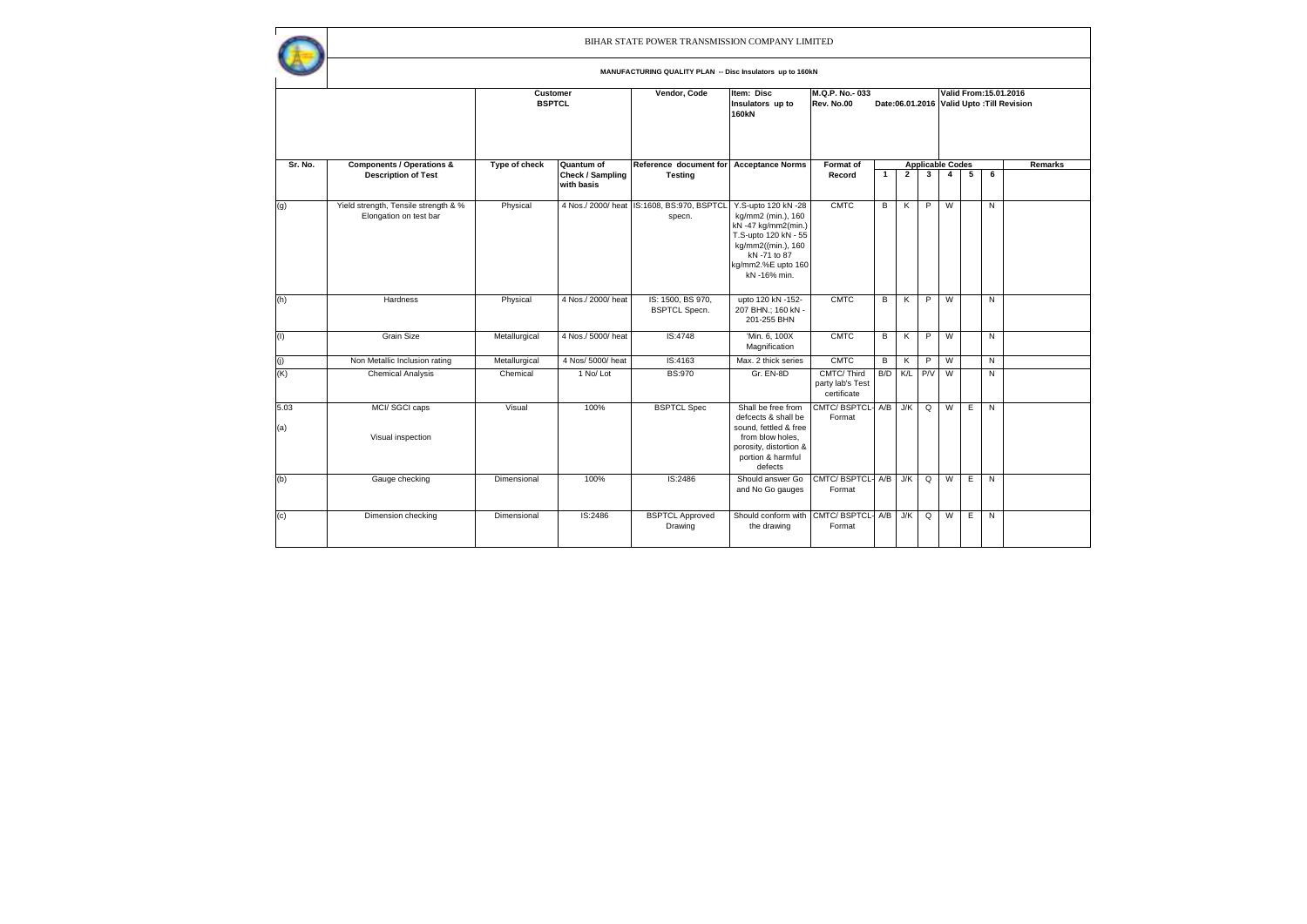$\mathsf{r}$ 

|             |                                                                                               |               | <b>Customer</b><br><b>BSPTCL</b>             | Vendor, Code                                                        | Item: Disc<br>Insulators up to<br><b>160kN</b>                                                                            | M.Q.P. No. 033<br>Rev. No.00      |              |                |              |                                           |   |           | Valid From: 15.01.2016<br>Date:06.01.2016 Valid Upto: Till Revision                                                                                                                                                           |
|-------------|-----------------------------------------------------------------------------------------------|---------------|----------------------------------------------|---------------------------------------------------------------------|---------------------------------------------------------------------------------------------------------------------------|-----------------------------------|--------------|----------------|--------------|-------------------------------------------|---|-----------|-------------------------------------------------------------------------------------------------------------------------------------------------------------------------------------------------------------------------------|
| Sr. No.     | <b>Components / Operations &amp;</b><br><b>Description of Test</b>                            | Type of check | Quantum of<br>Check / Sampling<br>with basis | Reference document for Acceptance Norms<br><b>Testing</b>           |                                                                                                                           | Format of<br>Record               | $\mathbf{1}$ | $\overline{2}$ | $\mathbf{3}$ | <b>Applicable Codes</b><br>$\overline{4}$ | 5 | 6         | Remarks                                                                                                                                                                                                                       |
| (d)         | Failing Load test                                                                             | Mechanical    | 4 Nos/ 2000 Nos                              | <b>BSPTCL Spec</b>                                                  | Should withstand at<br>least 10% above the<br>Min. rated EMS                                                              | CMTC/ BSPTCL- A/B<br>Format       |              | J/K            | Q            | W                                         | Ε | ${\sf N}$ |                                                                                                                                                                                                                               |
| (e)         | <b>Hardness Test</b>                                                                          | Physical      | 4 Nos./ 2000/ heat                           | IS: 1500, IS:14329(Gr.<br>BM350)/ IS:1865(Gr.<br>400/15             | MCI - 150 BHN Max.<br>SGCI-130 BHN Min.                                                                                   | <b>CMTC</b>                       | в            | κ              | P            | W                                         | Ε | ${\sf N}$ |                                                                                                                                                                                                                               |
| (f)         | Microstructure                                                                                | Metallurgical | 2 Nos./ 5000 Nos                             | IS:14329/<br>IS:1865/BSPTCL Spcn.                                   | MCI-Temper carbon<br>nodules in ferritic<br>matrix.<br>SGCI-Spheroidal<br>graphite nodules in<br>ferritic matrix.         | <b>CMTC</b>                       | в            | К              | P            | W                                         | Ε | ${\sf N}$ |                                                                                                                                                                                                                               |
| (g)         | Tensile stength, %Elongation & 0.2%<br>Proof strength test on test bar                        | Physical      | Nos./ Heat                                   | 2 Nos./ Lot of 5000 IS:14329 (Gr. BM350)/ IS:<br>1865 (Gr. 400/15)/ | For MCI: T.S. -<br>350Mpa (min.), %E-<br>10% Min. 0.2% PST-<br>200 Mpa (min). For<br>SGCI: T.S. -450<br>Mpa(min.), %E-10% | <b>CMTC</b>                       | в            | К              | P            | W                                         | Ε | ${\sf N}$ |                                                                                                                                                                                                                               |
| (h)         | <b>Chemical Analysis</b>                                                                      | Chemical      | 1 No/ 5000 Nos.                              | IS:14329 & IS: 1865/<br>IS:228/ BSPTCL Specn.                       | Phosporous-0.15%<br>Max.                                                                                                  | <b>CMTC</b>                       | в            | κ              | P            | W                                         | Ε | ${\sf N}$ |                                                                                                                                                                                                                               |
| (1)         | <b>Heat Treatment</b>                                                                         | Physical      | 100%                                         | Time & Temperature<br>graph                                         | Should be output of<br>recorder                                                                                           | <b>CMTC</b>                       | в            | К              | P            | W                                         | Ε | ${\sf N}$ |                                                                                                                                                                                                                               |
| 5.04<br>(a) | Hot Dip Galvanizing<br>(Caps & Pins) - (From BSPTCL<br>Approved sources)<br>Visual Inspection | Visual        | 100%                                         | IS: 2629                                                            | Surface should be<br>reasonably bright,<br>smooth, free from<br>rust, black spots,<br>extra zinc.                         | CMTC/ BSPTCL- A/B<br>Format       |              | J/K            | Q            | W/Y                                       | Е | Υ         | Record review during<br>Final Inspection. Two<br>Samples shall be kept<br>with proper<br>identification which<br>shall be tested during<br>Acceptance of<br>Insulator and results<br>obtainrd should be<br>comparable with EM |
| (b)         | Gauge checking                                                                                | Dimensional   | 100%                                         | IS:2486                                                             | Should answer Go<br>and No Go gauges                                                                                      | CMTC/BSPTCL-A/B<br>Format         |              | J/K            | Q            | W/Y                                       |   | Y         | Test results.                                                                                                                                                                                                                 |
| (c)         | Uniformity of Zn coating                                                                      | Chemical      | 3Nos./5000                                   | IS:2633                                                             | 6 dips Min.                                                                                                               | CMTC/ BSPTCL- A/B<br>Format       |              | J/K            |              | $Q$ $W/Y$                                 |   | Y         |                                                                                                                                                                                                                               |
| (d)         | Mass of Zn coating                                                                            | Chemical      | 3Nos./5000                                   | IS:6745                                                             | 610gm/m2 Min.                                                                                                             | CMTC/EM-<br>Format No: L/F-<br>09 | A/B          | ${\sf J/K}$    | Q            | W/Y                                       |   | Υ         |                                                                                                                                                                                                                               |
| (e)         | Adhesion test                                                                                 | Chemical      | 3Nos./5000                                   | IS:2629                                                             | No Peel-Off of Zinc<br>Coating                                                                                            | CMTC/ BSPTCL- A/B<br>Format       |              | J/K            | Q            | W/Y                                       |   | Υ         |                                                                                                                                                                                                                               |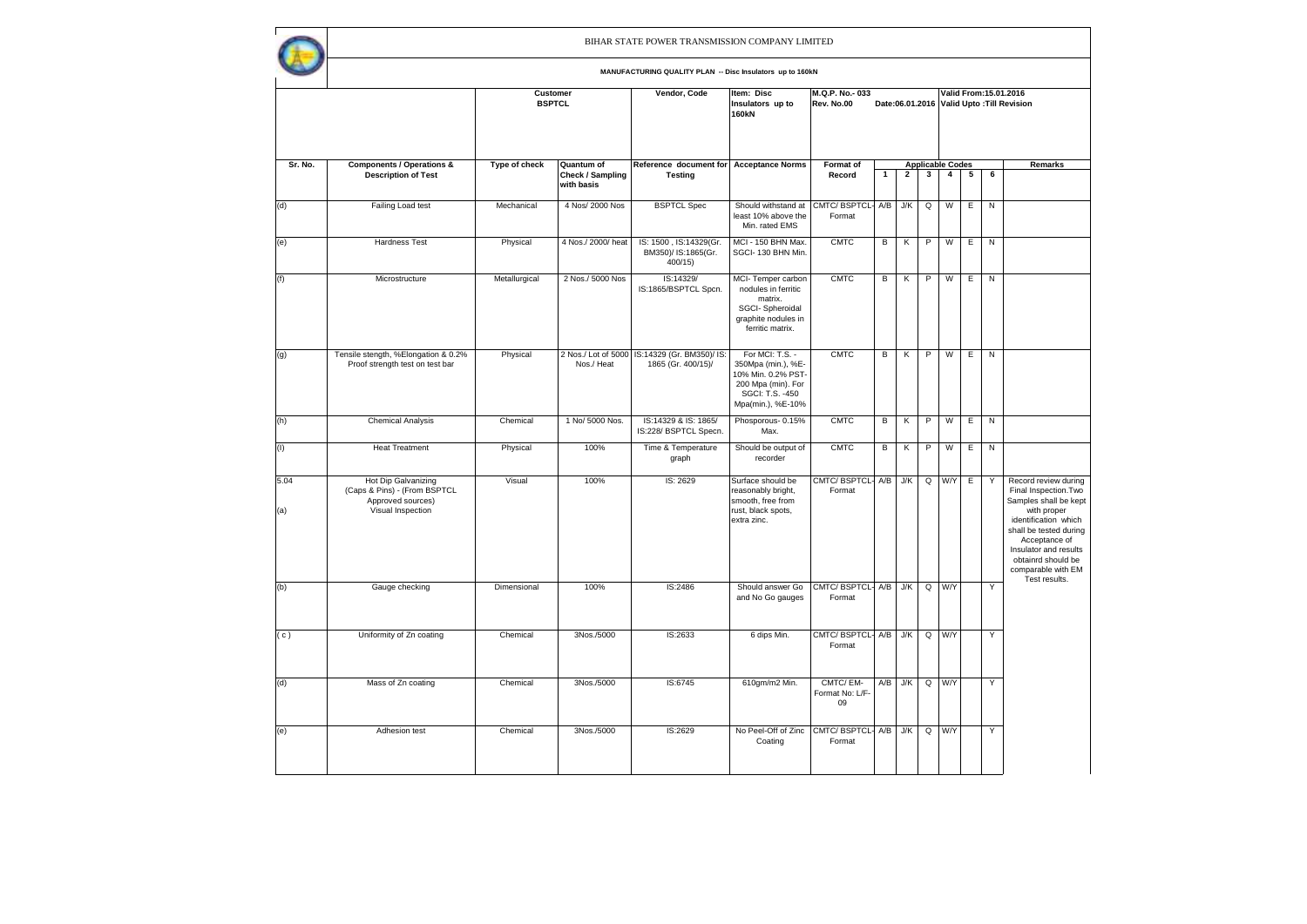$\mathbf{r}$ 

|             |                                                                                      | Customer<br><b>BSPTCL</b> |                                | Vendor, Code            | Item: Disc<br>Insulators up to<br><b>160kN</b>         | M.Q.P. No. 033<br>Rev. No.00           |                |                |        | Valid From: 15.01.2016<br>Date:06.01.2016 Valid Upto: Till Revision |   |   |         |  |  |  |  |
|-------------|--------------------------------------------------------------------------------------|---------------------------|--------------------------------|-------------------------|--------------------------------------------------------|----------------------------------------|----------------|----------------|--------|---------------------------------------------------------------------|---|---|---------|--|--|--|--|
| Sr. No.     | <b>Components / Operations &amp;</b>                                                 | Type of check             | Quantum of                     | Reference document for  | <b>Acceptance Norms</b>                                | Format of                              |                |                |        | <b>Applicable Codes</b>                                             |   |   | Remarks |  |  |  |  |
|             | <b>Description of Test</b>                                                           |                           | Check / Sampling<br>with basis | <b>Testing</b>          |                                                        | Record                                 | $\mathbf{1}$   | $\overline{2}$ | 3      | $\overline{4}$                                                      | 5 | 6 |         |  |  |  |  |
| (f)         | Purity of Zinc                                                                       | Chemical                  | 1 No./ Lot                     | IS: 209                 | 99.95% Min.                                            | Third Party Lab<br>Report              | D              | L              | $\vee$ | <b>W/Y</b>                                                          |   | Y |         |  |  |  |  |
| (g)         | M.P.1                                                                                | Electro megnatic          | 100%                           | IS: 3703 / BSPTCL Spcn. | No cracks                                              | <b>CMTC</b>                            | в              | Κ              | P      | W                                                                   |   | Y |         |  |  |  |  |
| 5.05<br>(a) | Zinc sleeve on Ball Pin (only for Anti<br>Fog Insulators)<br>Unfused area of surface | Visual                    | 5 Nos./ 5000 Nos.              | <b>BSPTCL</b> specn.    | Not more than 20%                                      | CMTC/BSPTCL-<br>Format                 | Α              | J              | s      | Y                                                                   |   | Y |         |  |  |  |  |
| (b)         | Load test                                                                            | Mechanical                | 2 Nos./ 5000 Nos               | <b>BSPTCL</b> specn.    | Sleeve should not be<br>loose after appling<br>85% EMS | EM- Format No:<br><b>BSPTCL-Format</b> | $\overline{A}$ | J              | s      | Y                                                                   |   | Y |         |  |  |  |  |
|             | Blow holes on surface                                                                | Visual                    | 5 Nos./ 5000 Nos.              | <b>BSPTCL</b> specn.    | No blow holes on<br>visual inspection                  | EM-Format No:<br><b>BSPTCL-Format</b>  | $\overline{A}$ | J              | s      | Y                                                                   |   | Y |         |  |  |  |  |
| (c)         | Deformation of sleeve (including<br>thickness)                                       | Visual                    | 5 Nos./ 5000 Nos.              | <b>BSPTCL</b> specn.    | No deformation on<br>visual inspection                 | CMTC/BSPTCL-<br>Format                 | A              | J              | s      | Y                                                                   |   | Y |         |  |  |  |  |
| (d)<br>(e)  | Foreign material                                                                     | Visual                    | 5 Nos./ 5000 Nos.              | <b>BSPTCL</b> specn.    | No forign materials<br>visible on visual<br>inspection | CMTC/EM-<br>Format No:<br>$QC/F-53$    | Α              | J              | s      | Y                                                                   |   | Y |         |  |  |  |  |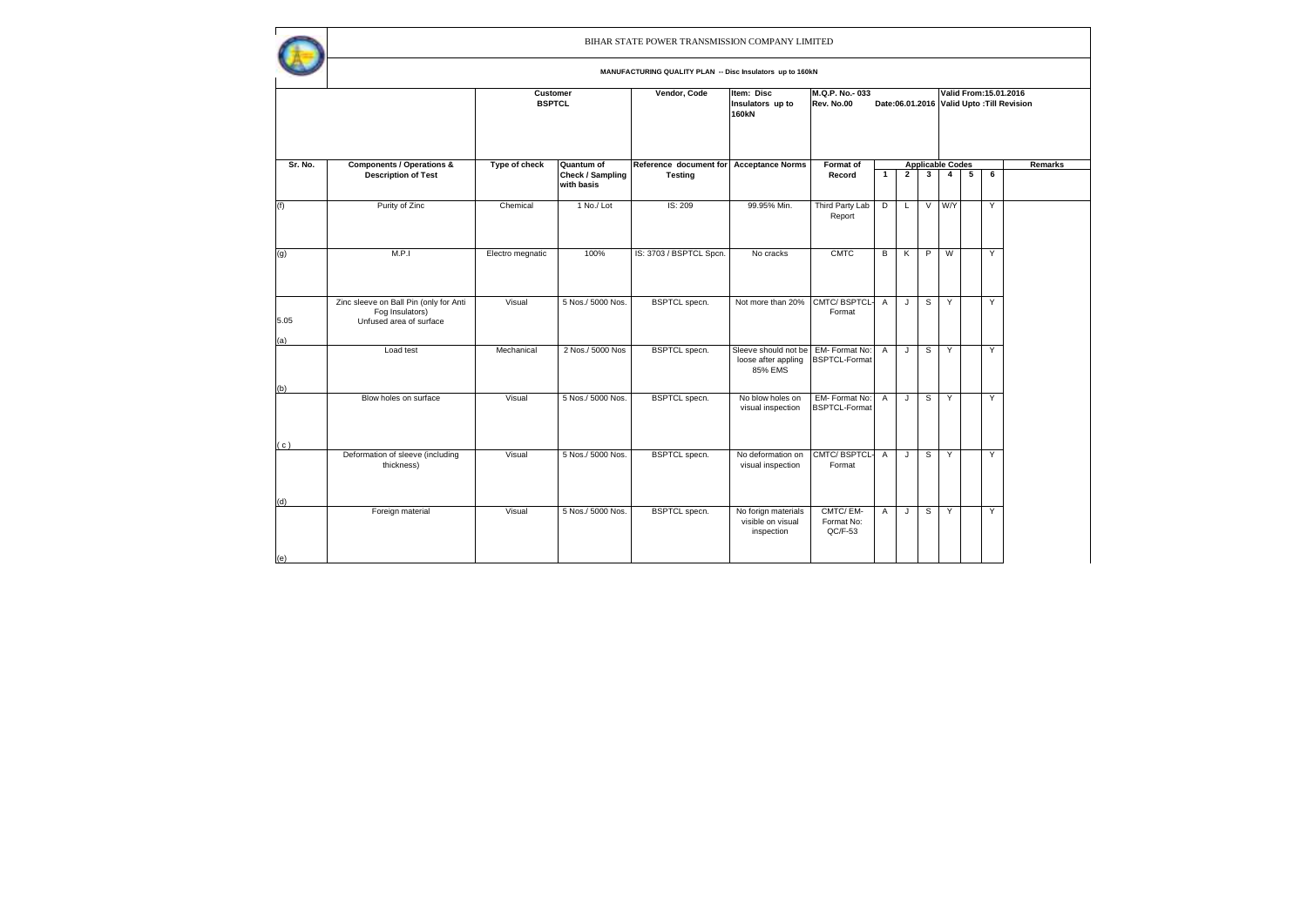|              |                                                                    |               | Customer<br><b>BSPTCL</b>                    |                                                           | Item: Disc<br>Insulators up to<br>160kN                                                                                                  | M.Q.P. No. 033<br>Rev. No.00        |                |                |              |                                           |            |           | Valid From: 15.01.2016<br>Date:06.01.2016 Valid Upto: Till Revision |  |  |
|--------------|--------------------------------------------------------------------|---------------|----------------------------------------------|-----------------------------------------------------------|------------------------------------------------------------------------------------------------------------------------------------------|-------------------------------------|----------------|----------------|--------------|-------------------------------------------|------------|-----------|---------------------------------------------------------------------|--|--|
| Sr. No.      |                                                                    |               |                                              |                                                           |                                                                                                                                          |                                     |                |                |              |                                           |            |           |                                                                     |  |  |
|              | <b>Components / Operations &amp;</b><br><b>Description of Test</b> | Type of check | Quantum of<br>Check / Sampling<br>with basis | Reference document for Acceptance Norms<br><b>Testing</b> |                                                                                                                                          | Format of<br>Record                 | $\mathbf{1}$   | $\overline{2}$ | $\mathbf{3}$ | <b>Applicable Codes</b><br>$\overline{4}$ | $\sqrt{5}$ | 6         | Remarks                                                             |  |  |
|              | Dimension checking                                                 | Dimensional   | 5 Nos./ 5000 Nos.                            | <b>BSPTCL Approved</b><br>Drawing                         | Should conform with<br>the drawing                                                                                                       | CMTC/EM-<br>Format No:<br>$QC/F-53$ | Α              | J              | $\mathbb S$  | Υ                                         |            | Υ         |                                                                     |  |  |
| (f)          | Flash on head & Ball side                                          | Visual        | 5 Nos./ 5000 Nos.                            | <b>BSPTCL</b> specn.                                      | No flash                                                                                                                                 | CMTC/EM-<br>Format No:<br>QC/F-53   | Α              | J              | $\texttt{S}$ | Υ                                         |            | Υ         |                                                                     |  |  |
| (g)          | Zinc purity                                                        | Chemical      | 1 No./ Lot                                   | <b>BSPTCL</b> specn.                                      | 99.8% Min.                                                                                                                               | Third Party Lab<br>Report           | Þ              | L              |              | V W/Y                                     |            | Y         |                                                                     |  |  |
| (h)<br>5.06  | Security clips (stainless steel)<br>Visual                         | Visual        | As per IEC:60372,<br>Cl.12, Table 1          | IEC:60372                                                 | surface cracking or<br>incipient cracks,<br>AQL=1.5%. For<br>rough surface &<br>blisters, AQL=6.5%                                       | CMTC/ BSPTCL-<br>Format             | A/B            | J/K            | Q            | W                                         | Ε          | Y         |                                                                     |  |  |
| (a)          | Dimension checking                                                 | Dimensional   | As per IEC:60372,<br>Cl.12, Table 1          | IEC:60372                                                 | Should conform with<br>the drawing                                                                                                       | CMTC/BSPTCL-<br>Format              | A/B            | ${\sf J/K}$    | $\mathsf Q$  | W                                         |            | Υ         |                                                                     |  |  |
| (b)          | <b>Operation Test</b>                                              | Mechanical    | As per IEC:60383                             | IEC:60383/IS:2486                                         | 50-500 N                                                                                                                                 | <b>BSPTCL-Format</b>                | $\mathsf{A}$   | J              | S            | Y                                         |            | Y         |                                                                     |  |  |
| (c)          | Resistance to bending                                              | Mechanical    | As per IEC:60372,<br>Cl.13                   | IEC:60372/ IS:2486                                        | No cracks at 75<br>degree bend.                                                                                                          | CMTC/<br>EBSPTCL-<br>Format         | A/B            | J/K            | Q            | W                                         |            | Υ         |                                                                     |  |  |
| (d)          | Hardness                                                           | Physical      | As per IEC:60372,<br>Cl.13                   | IEC:60372/ IS:2486                                        | 152 BHN Min.                                                                                                                             | CMTC/ BSPTCL- A/B<br>Format         |                | J/K            | Q            | W                                         |            | Y         |                                                                     |  |  |
| (e)          | Intergranular corrosion test (for stainless<br>steel)              | Metallurgical | 1 No./ Lot                                   | IS:10461 & ASTM: A 262A                                   | No corrosion                                                                                                                             | Third Party Lab<br>Report           | Þ              | L              | $\sqrt{2}$   | W/Y                                       |            | Y         |                                                                     |  |  |
| (f)          | <b>Chemical Analysis</b>                                           | Chemical      | 1 No./ Lot                                   | AISI:304                                                  | Should conform<br>standard                                                                                                               | Third Party Lab<br>Report           | D              | L              | $\vee$       | W/Y                                       |            | Y         |                                                                     |  |  |
| (g)          | IN - PROCESS INSPECTION                                            |               |                                              |                                                           |                                                                                                                                          |                                     |                |                |              |                                           |            |           |                                                                     |  |  |
| 6.00<br>6.01 | <b>Routine Tests on shells</b>                                     |               |                                              |                                                           |                                                                                                                                          |                                     |                |                |              |                                           |            |           |                                                                     |  |  |
| a            | <b>Hyd. Proof load Test</b>                                        | Mechanical    | 100 %                                        | <b>BSPTCL Specn</b>                                       |                                                                                                                                          |                                     |                |                |              |                                           | N          |           |                                                                     |  |  |
|              | 70 kN<br>90 kN<br>120 kN<br>160 kN                                 |               |                                              |                                                           | $120 \pm 10$ kg/cm <sup>2</sup><br>$120 \pm 10$ kg/cm <sup>2</sup><br>$150 \pm 10$ kg/cm <sup>2</sup><br>$150 \pm 10$ kg/cm <sup>2</sup> | <b>BSPTCL-Format</b>                | A              | $\mathsf J$    | $\mathsf{s}$ | W                                         |            | ${\sf N}$ |                                                                     |  |  |
| b            | High Frequency Test                                                | Electrical    | 100%                                         | IEC: 60383-1, ANSI: 29.1                                  | As per Specn.                                                                                                                            | <b>BSPTCL-Format</b>                | $\overline{A}$ | J              | $\mathsf{s}$ | W                                         |            | N         |                                                                     |  |  |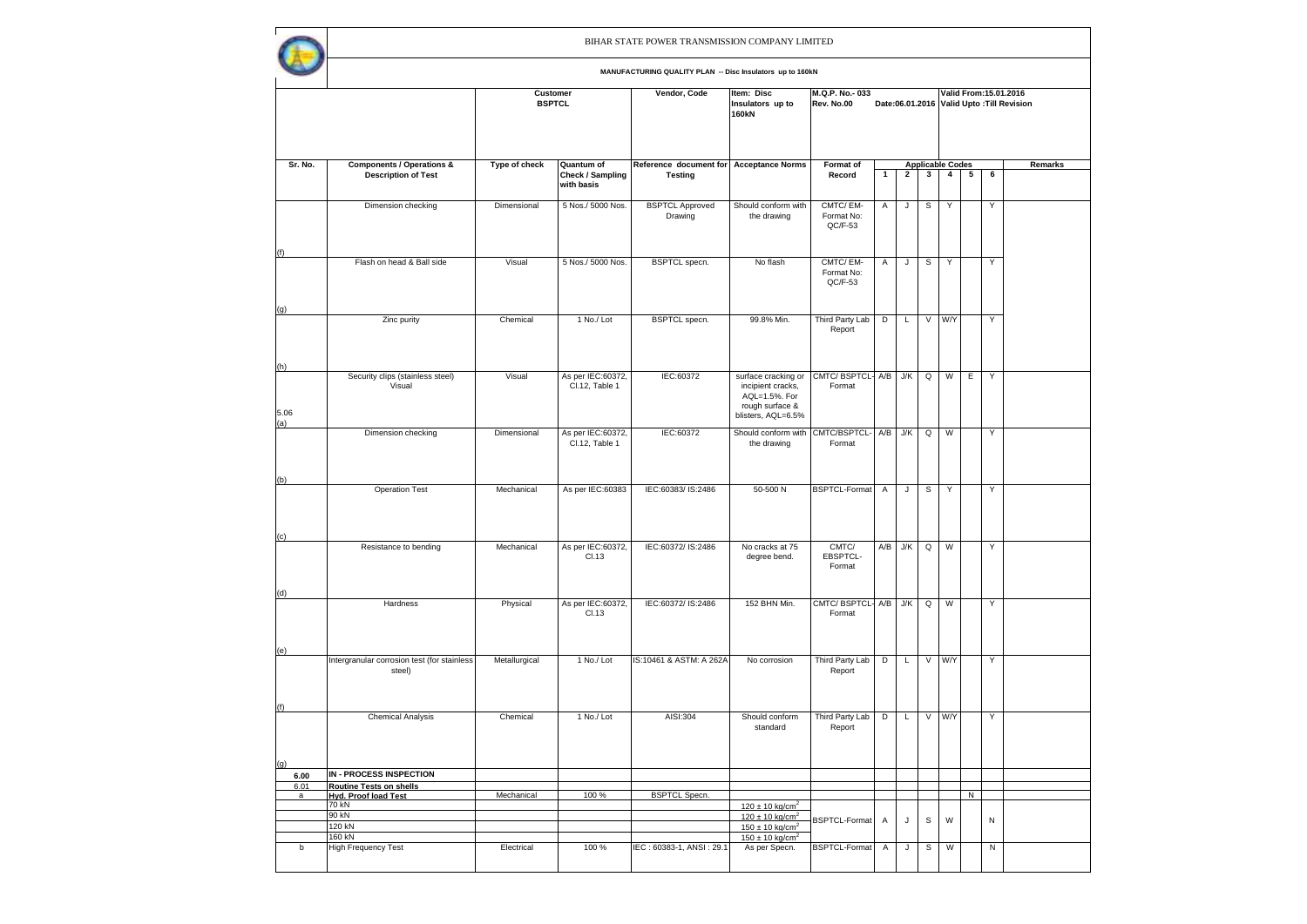|                |                                                                                             |                           |                                                   | BIHAR STATE POWER TRANSMISSION COMPANY LIMITED                                   |                                                  |                              |                     |                |              |                                           |                |                                                                     |         |
|----------------|---------------------------------------------------------------------------------------------|---------------------------|---------------------------------------------------|----------------------------------------------------------------------------------|--------------------------------------------------|------------------------------|---------------------|----------------|--------------|-------------------------------------------|----------------|---------------------------------------------------------------------|---------|
|                |                                                                                             |                           |                                                   | MANUFACTURING QUALITY PLAN -- Disc Insulators up to 160kN                        |                                                  |                              |                     |                |              |                                           |                |                                                                     |         |
|                |                                                                                             | Customer<br><b>BSPTCL</b> |                                                   | Vendor, Code                                                                     | Item: Disc<br>Insulators up to<br><b>160kN</b>   | M.Q.P. No. 033<br>Rev. No.00 |                     |                |              |                                           |                | Valid From: 15.01.2016<br>Date:06.01.2016 Valid Upto: Till Revision |         |
|                |                                                                                             |                           |                                                   |                                                                                  |                                                  |                              |                     |                |              |                                           |                |                                                                     |         |
| Sr. No.        | <b>Components / Operations &amp;</b><br><b>Description of Test</b>                          | Type of check             | Quantum of<br>Check / Sampling<br>with basis      | Reference document for Acceptance Norms<br><b>Testing</b>                        |                                                  | Format of<br>Record          | $\mathbf{1}$        | $\overline{2}$ | $\mathbf{3}$ | <b>Applicable Codes</b><br>$\overline{a}$ | 5              | 6                                                                   | Remarks |
| $\mathbf c$    | Power Frequency Test                                                                        | Electrical                | 100 %                                             | IEC: 60383-1, IS: 731                                                            | As per Specn.                                    | <b>BSPTCL-Format</b>         | Α                   | J              | S            | W                                         |                | N                                                                   |         |
| 6.02           | Assembly                                                                                    |                           |                                                   | <b>BSPTCL</b> specn.                                                             | As per Specn.                                    |                              |                     |                |              |                                           | N              |                                                                     |         |
| a              | <b>Cement Mix Check</b>                                                                     | Physical                  | Daily                                             |                                                                                  | As per Specn.                                    | <b>BSPTCL-Format</b>         | $\overline{A}$      | J              | S            | W                                         |                | N                                                                   |         |
| b              | Curing Time                                                                                 | Physical                  | Daily                                             |                                                                                  | Atleast 2 days water<br>& 3 days air curing      | BSPTCL-Format                | $\mathsf{A}$        | J              | s            | W                                         |                | N                                                                   |         |
| $\overline{c}$ | Cube Test (Compressive Strength Test -<br>6 days on 70.7mm concrete, average of<br>3 cubes) | Mechanical                | 3 Cubes/Shift                                     | IS: 4031, BS: 12                                                                 | 600kg/cm2 Min.                                   | <b>BSPTCL-Format</b>         | A                   | J              | S            | W                                         |                | N                                                                   |         |
| 7.00           | <b>Final Inspection &amp; Testing</b>                                                       |                           |                                                   |                                                                                  |                                                  |                              |                     |                |              |                                           |                |                                                                     |         |
| 7.01           | <b>Routine Tests on Disc Insulators</b>                                                     |                           |                                                   |                                                                                  |                                                  |                              |                     |                |              |                                           | $\overline{N}$ |                                                                     |         |
| a<br>b         | Visual Inspection<br>Mechanical Routine test (At 65% of<br>rated EMS)                       | Visual<br>Mechanical      | 100%<br>100 %                                     | IEC: 60383-1<br>IS: 731                                                          | As per Specn.<br>As per Specn.                   | <b>BSPTCL-Format</b>         | A<br>$\overline{A}$ | J<br>J         | s<br>S       | Y<br>Y                                    |                | N<br>N                                                              |         |
| $\mathbf c$    | <b>Electrical Routine Test</b>                                                              | Electrical                | 100 %                                             | IEC: 60383-1, IS: 731                                                            | As per Specn.                                    | BSPTCL-Format                | Α                   | J              | s            | Y                                         |                | Ñ                                                                   |         |
| 7.02           | <b>Acceptance Test</b>                                                                      |                           |                                                   |                                                                                  |                                                  |                              |                     |                |              |                                           | N              |                                                                     |         |
| a              | Visual examination                                                                          | Visual                    | IEC 60383 on lot<br>Size of 10000 Nos.<br>or less | IS 731, IS: 13305 & IEC:<br>60383-1                                              | No Non pemissible<br>defect 0n glazed<br>surface | <b>BSPTCL-Format</b>         | $\overline{A}$      | J              | $\cup$       | W/Z                                       |                | Y                                                                   |         |
| h              | Verification of dimension                                                                   | Dimensional               | IEC 60383 on lot<br>Size of 10000 Nos.            | BSPTCL approved drg. & As per Approved Drg. BSPTCL-Format<br>IS 731, IEC 60383-I |                                                  |                              | $\mathsf{A}$        | J              | $\mathbf{U}$ | W/Z                                       |                | Y                                                                   |         |
| $\mathbf{c}$   | Temperature cycle test                                                                      | Thermal                   | IEC 60383 on lot<br>Size of 10000 Nos.            | IEC: 60383-1, IS: 731                                                            | As per specn.                                    | BSPTCL-Format                | $\mathsf{A}$        | J              | U            | W/Z                                       |                | Y                                                                   |         |
| d              | Mech. Performance test                                                                      | Mechanical                | 2 x 20 Nos. Min on<br>Lot size of 10000<br>Nos.   | IEC 60575, BSPTCL<br>Spec.                                                       | As per specn.                                    | <b>BSPTCL-Format</b>         | $\overline{A}$      | J              | U            | W/Z                                       |                | Y                                                                   |         |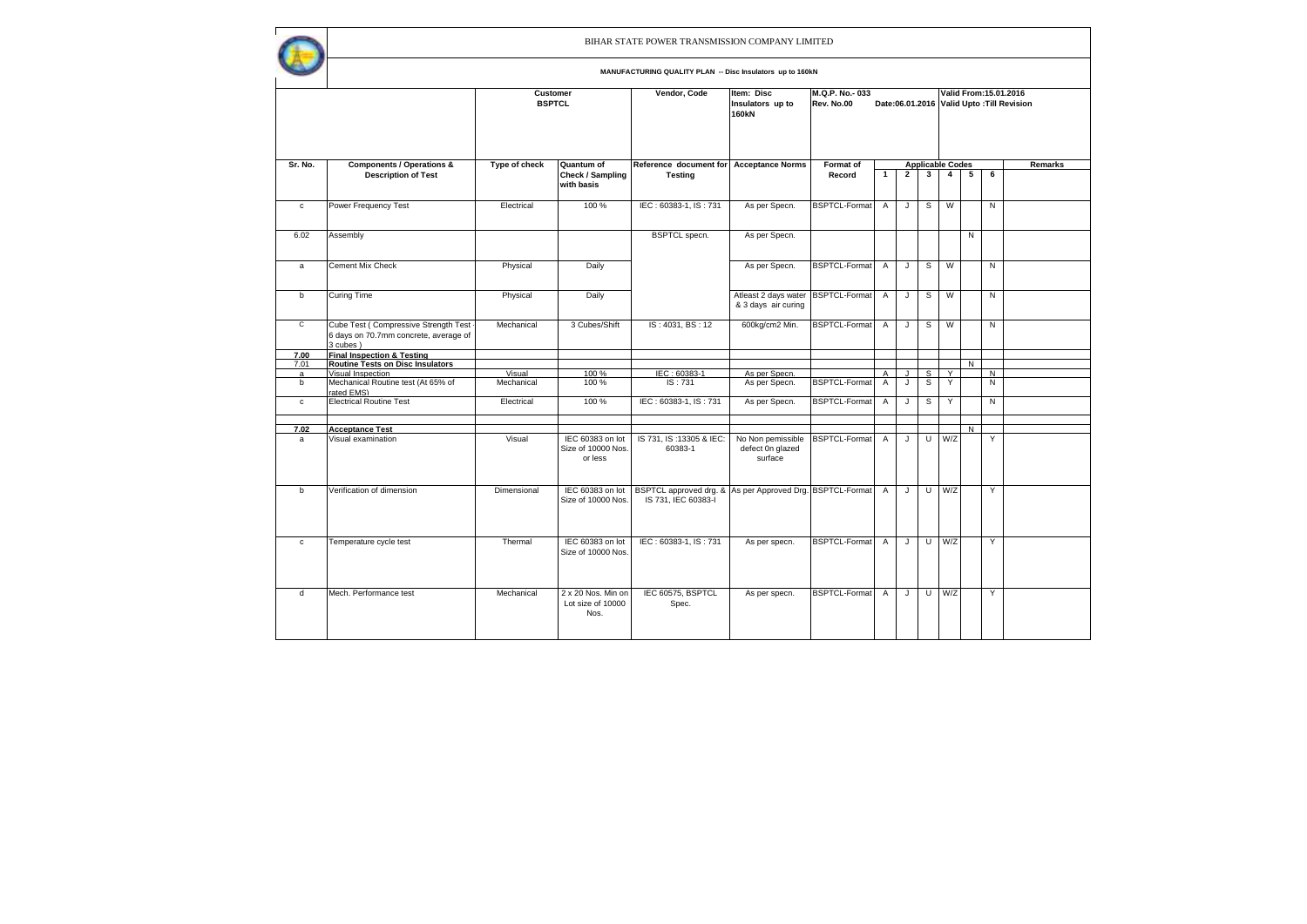|              |                                                                | Customer<br><b>BSPTCL</b>  |                                                                            | Vendor, Code                                        | M.Q.P. No. 033<br>Rev. No.00       |                      |                | Valid From: 15.01.2016<br>Date:06.01.2016 Valid Upto: Till Revision |                |                         |                |   |         |  |
|--------------|----------------------------------------------------------------|----------------------------|----------------------------------------------------------------------------|-----------------------------------------------------|------------------------------------|----------------------|----------------|---------------------------------------------------------------------|----------------|-------------------------|----------------|---|---------|--|
| Sr. No.      | <b>Components / Operations &amp;</b>                           | Type of check              | Quantum of                                                                 | Reference document for Acceptance Norms             |                                    | Format of            |                |                                                                     |                | <b>Applicable Codes</b> |                |   | Remarks |  |
|              | <b>Description of Test</b>                                     |                            | Check / Sampling<br>with basis                                             | <b>Testing</b>                                      |                                    | Record               | $\mathbf{1}$   | $\overline{2}$                                                      | 3              | $\overline{4}$          | 5              | 6 |         |  |
| e            | Test on locking devices for Ball &<br>Socket coupling.         | Mechanical                 | IEC 60383 on lot<br>Size of 10000 Nos.                                     | IS: 2486 & IEC 60372/<br>60383 & BSPTCL Spec.       | As per specn.                      | <b>BSPTCL-Format</b> | A              | $\sf J$                                                             | U              | W/Z                     |                | Y |         |  |
| $\mathsf f$  | Eccentricity Test (Axial & Radial runout)                      | Dimensional                | IEC 60383 on lot<br>Size of 10000 Nos.<br>or less                          | IEC 60383-1 & BSPTCL<br>approved Drg. & Spec.       | As per Approved Drg. BSPTCL-Format |                      | A              | J                                                                   | U              | W/Z                     |                | Y |         |  |
| g            | Residual strength test (Preceded by<br>Temperature cycle test) | Mechanical                 | 25 Nos. Min on Lot<br>size of 10000 Nos.                                   | IEC 60797 & BSPTCL<br>Specification.                | As per specn.                      | BSPTCL-Format        | A              | J                                                                   | U              | W/Z                     |                | Υ |         |  |
| h            | Chemical Analysis of Zinc Sleeve (for<br>Antifog only)         | Chemical                   | 1 No/ Lot of 5000<br>Nos. 2Nos./Lot of<br>10000                            | 99.8 % min purity.<br><b>BSPTCL Specification.</b>  | As per specn.                      |                      | D              | L                                                                   | $\overline{U}$ | W/Z                     |                | Υ |         |  |
| $\mathbf{I}$ | Electromechanical strength Test.                               | Electrical -<br>Mechanical | 2 x 20 Nos. Min on<br>Lot size of 10000<br>Nos.                            | BSPTCL Specn., IS: 731<br>& IEC 60383               | As per specn.                      | BSPTCL-Format        | $\mathsf{A}$   | J                                                                   |                | $U$ $W/Z$               |                | Y |         |  |
| j            | <b>Puncture Test</b>                                           | Electrical                 | IEC: 60383/<br><b>BSPTCL Specn on</b><br>Lot Size of 10000<br>Nos. or less | BSPTCL Specn., IS: 731<br>& IEC 60383               | As per specn.                      | <b>BSPTCL-Format</b> | $\overline{A}$ | J                                                                   | $\overline{U}$ | W/Z                     |                | Υ |         |  |
| k            | <b>Porosity Test</b>                                           | Physical                   | IEC 60383 on lot<br>Size of 10000 Nos.                                     | BSPTCL Specn., IS: 731<br>& IEC 60383               | As per specn.                      | <b>BSPTCL-Format</b> | Α              | J                                                                   | $\overline{U}$ | W/Z                     |                | Ϋ |         |  |
| $\mathbf{I}$ | IR Test (using 5 kV Megger)                                    | Electrical                 | 25 Nos. on lot size<br>of 10000 Nos.                                       | BSPTCL Specn. > 500<br>Mega ohms                    | As per specn.                      | <b>BSPTCL-Format</b> | Α              | J                                                                   | U              | W/Z                     |                | Y |         |  |
| m            | Galvanising Test (Cap & Pin)                                   |                            |                                                                            | IS: 2633/4759 / 6745                                | As per specn.                      |                      |                |                                                                     |                |                         | $\overline{N}$ |   |         |  |
|              | a) Mass of zinc coating                                        | Chemical                   | IEC 60383 on lot<br>Size of 10000 Nos.                                     | 610 g/m <sup>2</sup> min                            | As per specn.                      | <b>BSPTCL-Format</b> | Α              | J                                                                   | U              | W/Z                     |                | Υ |         |  |
|              | b) Uniformity of zinc Coating                                  | Chemical                   | IEC 60383 on lot<br>Size of 20000 Nos.                                     | 6 dips min.                                         | As per specn.                      | <b>BSPTCL-Format</b> | Α              | J                                                                   | U              | W/Z                     |                | Y |         |  |
|              | c) Adhesion test                                               | Physical                   | IEC 60383 on lot<br>Size of 10000 Nos.                                     | IS: 731 & IS 2629                                   | As per specn.                      | <b>BSPTCL-Format</b> | $\overline{A}$ | J                                                                   |                | $U$ W/Z                 |                | Ϋ |         |  |
| $\sf n$      | <b>Impact Test</b>                                             | Mechanical                 | 10000 No.                                                                  | 3 Nos. / Lot size of BSPTCL Specn. ANSI: C-<br>29.2 | As per specn.                      | <b>BSPTCL-Format</b> | Α              | J                                                                   | U              | W/Z                     |                | Υ |         |  |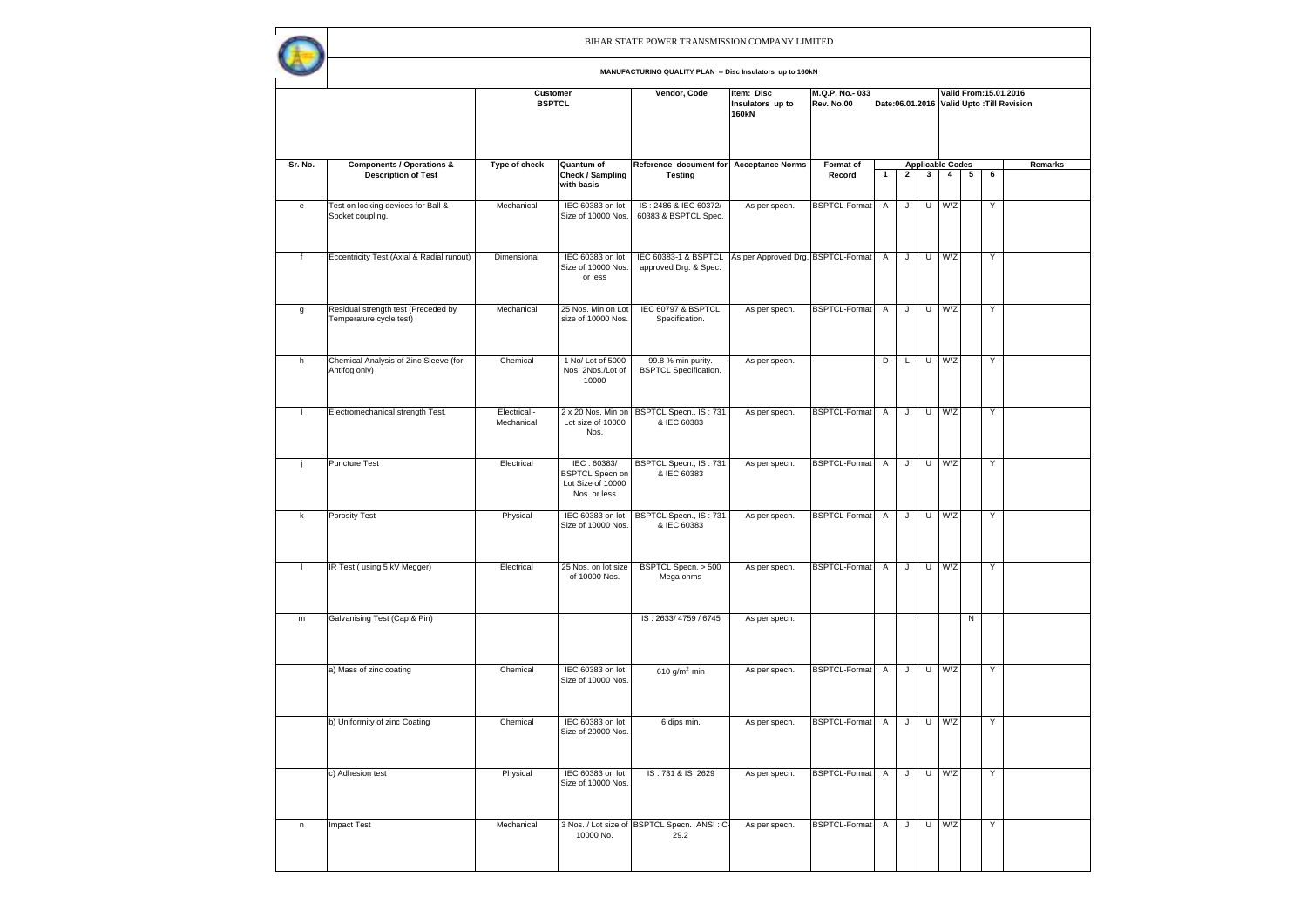|              |                                                                                 |                           |                                                     | BIHAR STATE POWER TRANSMISSION COMPANY LIMITED            |                                                |                              |                |                |     |                                           |                                                                     |   |         |  |  |
|--------------|---------------------------------------------------------------------------------|---------------------------|-----------------------------------------------------|-----------------------------------------------------------|------------------------------------------------|------------------------------|----------------|----------------|-----|-------------------------------------------|---------------------------------------------------------------------|---|---------|--|--|
|              |                                                                                 |                           |                                                     | MANUFACTURING QUALITY PLAN -- Disc Insulators up to 160kN |                                                |                              |                |                |     |                                           |                                                                     |   |         |  |  |
|              |                                                                                 | Customer<br><b>BSPTCL</b> |                                                     | Vendor, Code                                              | Item: Disc<br>Insulators up to<br><b>160kN</b> | M.Q.P. No. 033<br>Rev. No.00 |                |                |     |                                           | Valid From: 15.01.2016<br>Date:06.01.2016 Valid Upto: Till Revision |   |         |  |  |
| Sr. No.      | <b>Components / Operations &amp;</b><br><b>Description of Test</b>              | Type of check             | <b>Quantum of</b><br>Check / Sampling<br>with basis | Reference document for<br><b>Testing</b>                  | <b>Acceptance Norms</b>                        | Format of<br>Record          | $\mathbf{1}$   | $\overline{2}$ | 3   | <b>Applicable Codes</b><br>$\overline{4}$ | 5                                                                   | 6 | Remarks |  |  |
| $\circ$      | Alumina Content (only if Power Arc Test<br>is included in contract requirement) | Chemical                  | 1 Sample / Lot                                      | 17% min, BSPTCL Specn.                                    | As per specn.                                  |                              | Α              | J              | U   | W/Z                                       |                                                                     | Y |         |  |  |
| p            | <b>Bulk Density</b>                                                             | Chemical                  | 1 Sample / Lot                                      | 2.35 g/cc min, BSPTCL<br>Specn.                           | As per specn.                                  | Format                       | $\overline{A}$ | J              | U I | W/Z                                       |                                                                     | Y |         |  |  |
| $\mathsf{q}$ | <b>Closed Porosity</b>                                                          | Chemical                  | 1 Sample / Lot                                      | 5.5 % max, by gravimetric<br>method, BSPTCL Specn.        | As per specn.                                  | BSPTCL-Format                | $\overline{A}$ | J              | U   | W/Z                                       |                                                                     | Y |         |  |  |
| $\mathbf{r}$ | <b>Additional EMS Test</b>                                                      | Mechanical                |                                                     | 20 Nos. / 10000 Nos BSPTCL Spcn./ IS:731/<br>IEC:60383    | As per specn.                                  | <b>BSPTCL-Format</b>         | $\overline{A}$ | J              |     | $U$ $W/Z$                                 |                                                                     | Y |         |  |  |
| 6.03         | <b>Repeat Type Test</b>                                                         |                           |                                                     |                                                           |                                                | <b>BSPTCL-Format</b>         |                |                |     |                                           | N                                                                   |   |         |  |  |
| $\mathsf{a}$ | Steep wave front                                                                | Electrical                | 10 Nos. / 25000<br>Nos.                             | <b>BSPTCL Specn.</b>                                      | As per specn.                                  | BSPTCL-Format                | Α              | J              |     | $U$ $W/Z$                                 |                                                                     | Y |         |  |  |
| $\mathbf b$  | Thermal mechanical performance test                                             | Thermal / Mechanical      | 20 Nos. / 25000<br>Nos.                             | <b>BSPTCL Specn.</b>                                      | As per specn.                                  | BSPTCL-Format                | Α              | J              | U   | W/Z                                       |                                                                     | Y |         |  |  |
| $\mathtt{C}$ | Mechanical strength test on strings                                             | Mechanical                | Based on string<br>specified                        | <b>BSPTCL Specn.</b>                                      | As per specn.                                  | <b>BSPTCL-Format</b>         | Α              | J              | U   | W/Z                                       |                                                                     | Y |         |  |  |